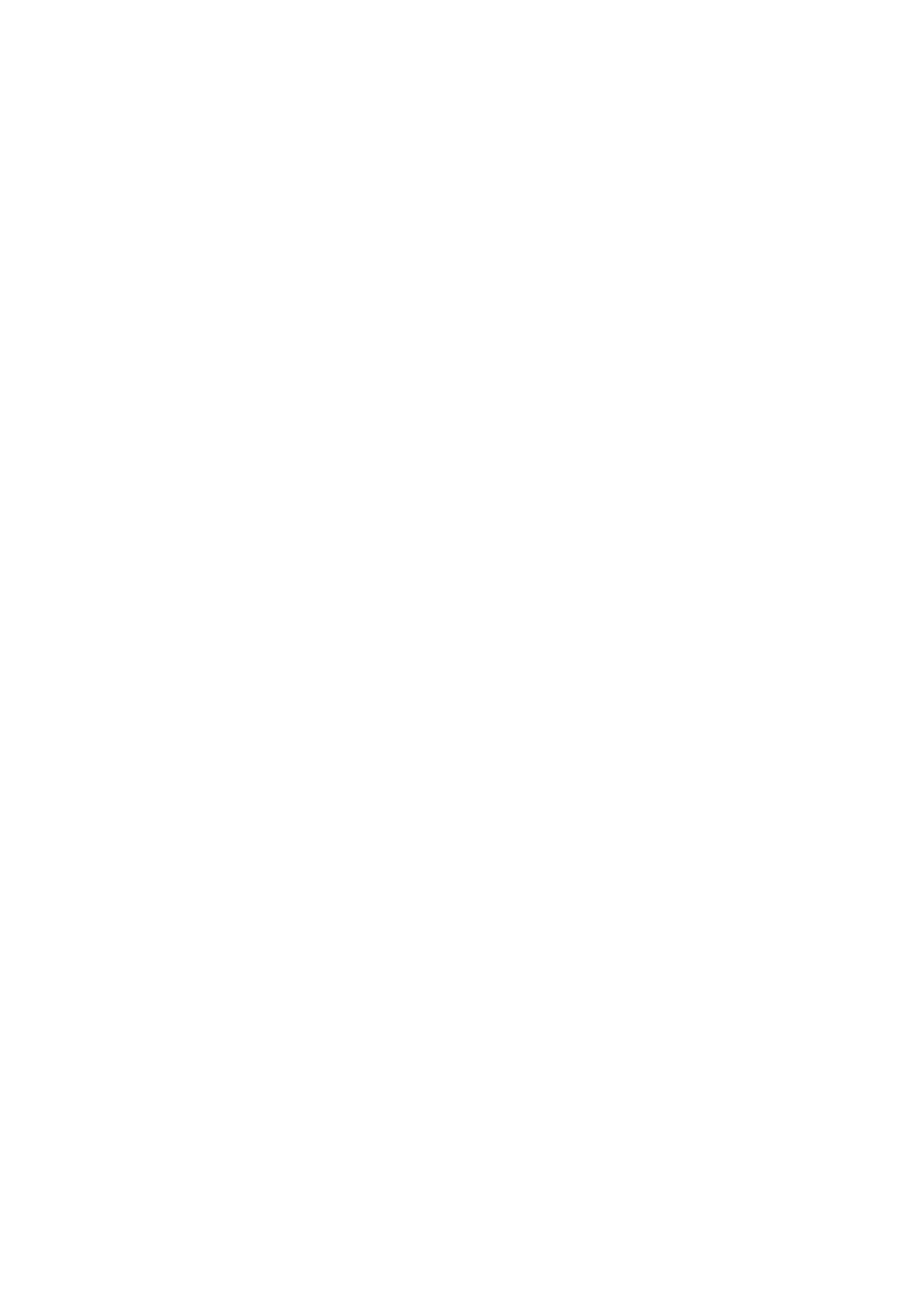| <b>DISTRICT: Darchula</b><br>$[75]$ |                  | V.D.C./MUNICIPALITY: Bhagabati                   |       | [1]           |
|-------------------------------------|------------------|--------------------------------------------------|-------|---------------|
| <b>WARD</b>                         | <b>HOUSEHOLD</b> | <b>POPULATION</b><br><b>TOTAL</b><br><b>MALE</b> |       |               |
|                                     |                  |                                                  |       | <b>FEMALE</b> |
|                                     | 90               | 509                                              | 222   | 287           |
| ົ                                   | 64               | 342                                              | 156   | 186           |
| З                                   | 51               | 259                                              | 123   | 136           |
|                                     | 97               | 454                                              | 204   | 250           |
| 5                                   | 70               | 336                                              | 158   | 178           |
| 6                                   | 54               | 267                                              | 127   | 140.          |
|                                     | 61               | 336                                              | 164   | 172           |
| 8                                   | 43               | 228                                              | 102   | 126           |
| 9                                   | 64               | 287                                              | 133   | 154           |
| <b>TOTAL</b>                        | 594              | 3,018                                            | 1,389 | 1,629         |

| <b>DISTRICT: Darchula</b><br>$[75]$ |                  | V.D.C./MUNICIPALITY: Boharigau<br>[2] |                   |               |
|-------------------------------------|------------------|---------------------------------------|-------------------|---------------|
| <b>WARD</b>                         | <b>HOUSEHOLD</b> |                                       | <b>POPULATION</b> |               |
|                                     |                  | <b>TOTAL</b>                          | <b>MALE</b>       | <b>FEMALE</b> |
|                                     | 151              | 909                                   | 430               | 479           |
| 2                                   | 76               | 380                                   | 163               | 217           |
| 3                                   | 66               | 350                                   | 173               | 177           |
| Δ                                   | 61               | 359                                   | 165               | 194           |
| 5                                   | 100              | 590                                   | 280               | 310           |
| 6                                   | 41               | 217                                   | 96                | 121           |
|                                     | 80               | 429                                   | 200               | 229           |
| 8                                   | 105              | 550                                   | 258               | 292           |
| 9                                   | 80               | 427                                   | 202               | 225           |
| <b>TOTAL</b>                        | 760              | 4,211                                 | 1,967             | 2,244         |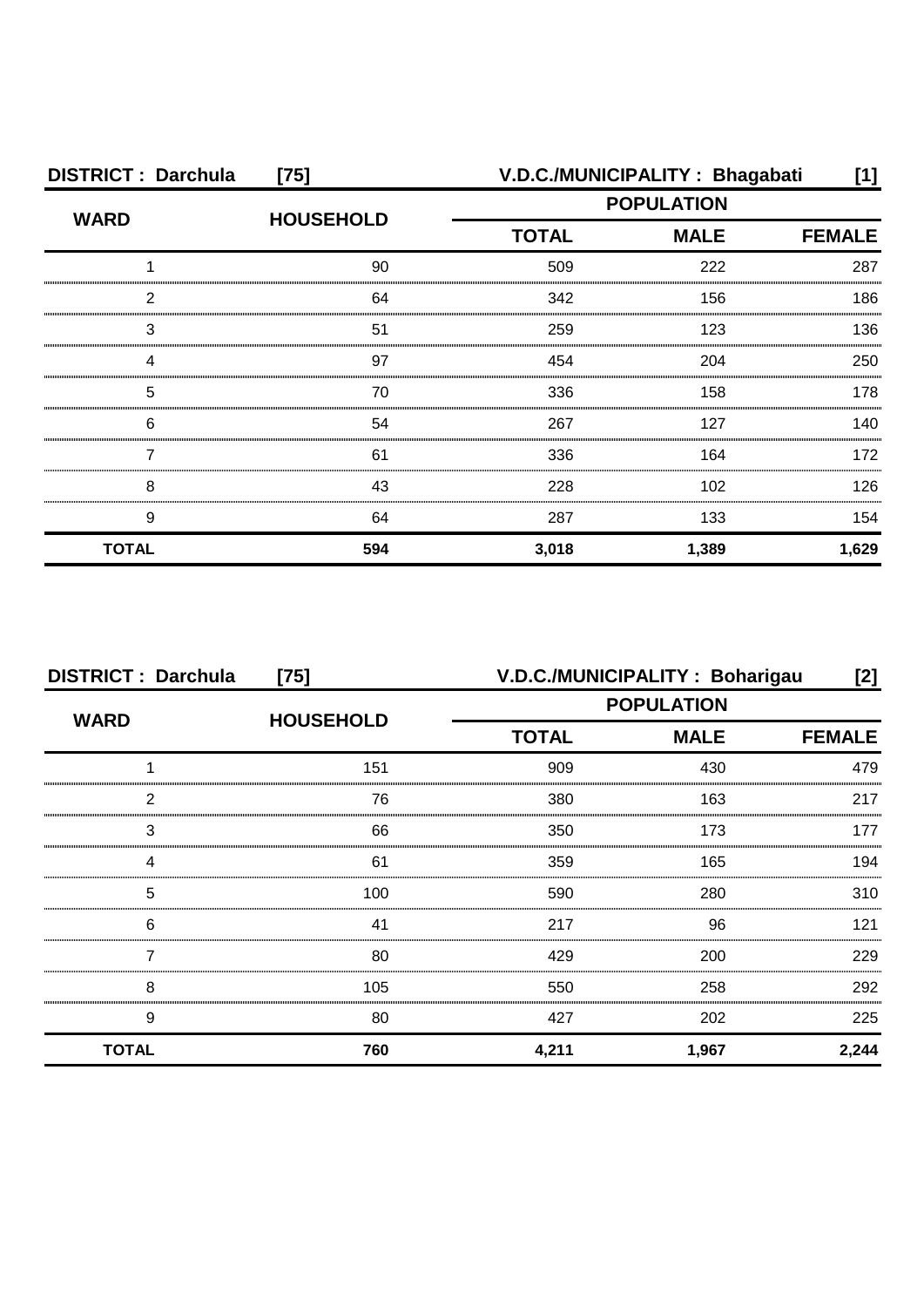| <b>DISTRICT: Darchula</b> | $[75]$           | V.D.C./MUNICIPALITY: Bramhadev |                              | $\left[3\right]$ |
|---------------------------|------------------|--------------------------------|------------------------------|------------------|
| <b>WARD</b>               | <b>HOUSEHOLD</b> | <b>POPULATION</b>              |                              |                  |
|                           |                  | <b>TOTAL</b>                   | <b>MALE</b><br><b>FEMALE</b> |                  |
|                           | 40               | 196                            | 103                          | 93               |
| っ                         | 43               | 217                            | 97                           | 120              |
| 3                         | 50               | 246                            | 118                          | 128              |
|                           | 54               | 283                            | 122                          | 161              |
| 5                         | 29               | 154                            | 69                           | 85               |
| 6                         | 30               | 134                            | 63                           | 71               |
|                           | 54               | 272                            | 130                          | 142              |
| 8                         | 23               | 108                            | 44                           | 64               |
| 9                         | 28               | 142                            | 61                           | 81               |
| <b>TOTAL</b>              | 351              | 1,752                          | 807                          | 945              |

| <b>DISTRICT: Darchula</b><br>$[75]$ |                  | V.D.C./MUNICIPALITY: Byash<br>[4] |             |               |
|-------------------------------------|------------------|-----------------------------------|-------------|---------------|
| <b>WARD</b>                         |                  | <b>POPULATION</b>                 |             |               |
|                                     | <b>HOUSEHOLD</b> | <b>TOTAL</b>                      | <b>MALE</b> | <b>FEMALE</b> |
|                                     | 18               | 49                                | 25          | 24            |
| 2                                   | 17               | 62                                | 33          | 29            |
| 3                                   | 10               | 28                                | 13          | 15            |
|                                     | 40               | 107                               | 52          | 55            |
| 5                                   | 20               | 54                                | 27          | 27            |
| 6                                   | 20               | 71                                | 34          | 37            |
|                                     | 28               | 101                               | 40          | 61            |
| 8                                   | 12               | 40                                | 16          | 24            |
| 9                                   | 9                | 44                                | 19          | 25            |
| <b>TOTAL</b>                        | 174              | 556                               | 259         | 297           |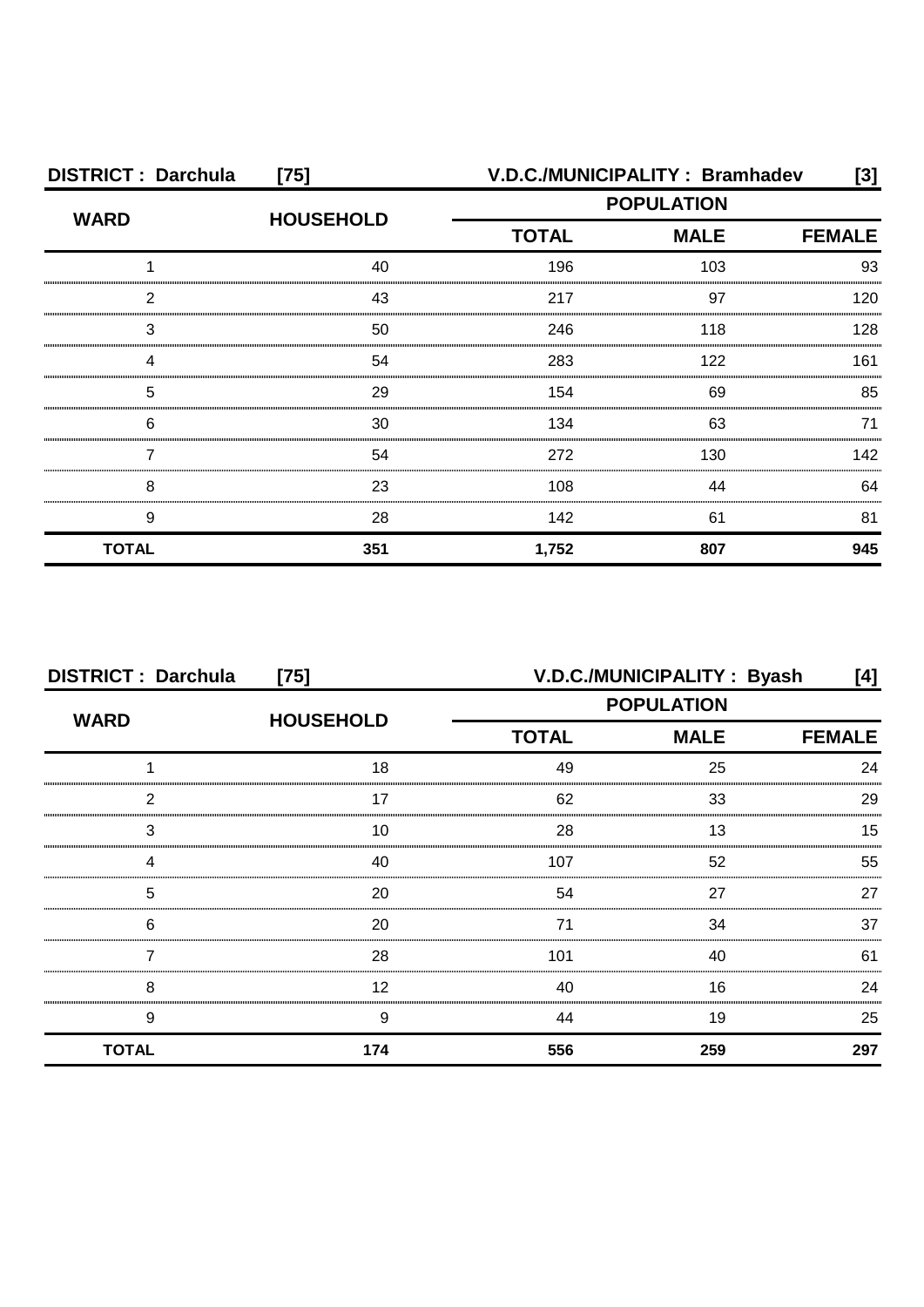| <b>DISTRICT: Darchula</b><br>$[75]$ |                  | V.D.C./MUNICIPALITY: Chhapari<br>[5] |                   |               |
|-------------------------------------|------------------|--------------------------------------|-------------------|---------------|
| <b>WARD</b>                         | <b>HOUSEHOLD</b> |                                      | <b>POPULATION</b> |               |
|                                     |                  | <b>TOTAL</b>                         | <b>MALE</b>       | <b>FEMALE</b> |
|                                     | 22               | 126                                  | 73                | 53            |
| っ                                   | 46               | 255                                  | 120               | 135           |
| 3                                   | 71               | 369                                  | 166               | 203           |
|                                     | 46               | 236                                  | 117               | 119           |
| 5                                   | 63               | 359                                  | 157               | 202           |
| 6                                   | 76               | 430                                  | 223               | 207           |
|                                     | 72               | 383                                  | 177               | 206           |
| 8                                   | 108              | 556                                  | 261               | 295           |
| 9                                   | 25               | 108                                  | 46                | 62            |
| <b>TOTAL</b>                        | 529              | 2,822                                | 1,340             | 1,482         |

| <b>DISTRICT: Darchula</b><br>$[75]$ |                  | V.D.C./MUNICIPALITY: Dadakot<br>[6] |     |               |
|-------------------------------------|------------------|-------------------------------------|-----|---------------|
| <b>WARD</b>                         |                  | <b>POPULATION</b>                   |     |               |
|                                     | <b>HOUSEHOLD</b> | <b>TOTAL</b><br><b>MALE</b>         |     | <b>FEMALE</b> |
|                                     | 57               | 254                                 | 107 | 147           |
| 2                                   | 29               | 106                                 | 47  | 59            |
| 3                                   | 36               | 152                                 | 52  | 100           |
|                                     | 22               | 121                                 | 49  | 72            |
| 5                                   | 32               | 162                                 | 72  | 90            |
| 6                                   | 37               | 221                                 | 103 | 118           |
|                                     | 68               | 440                                 | 227 | 213           |
| 8                                   | 38               | 192                                 | 86  | 106           |
| 9                                   | 46               | 259                                 | 128 | 131           |
| <b>TOTAL</b>                        | 365              | 1,907                               | 871 | 1,036         |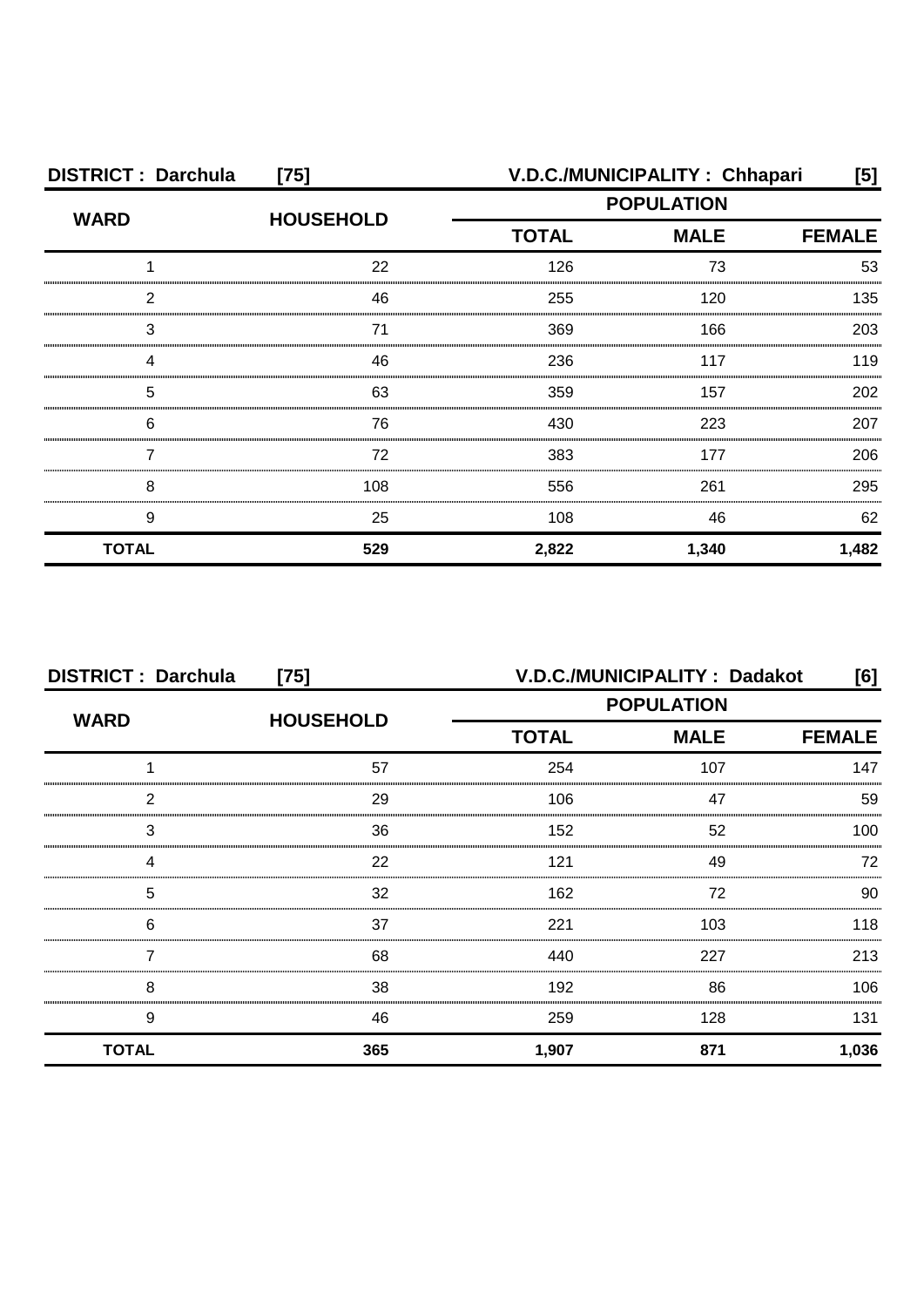| <b>DISTRICT: Darchula</b><br>$[75]$ |                  | V.D.C./MUNICIPALITY: Dattu<br>[7] |                              |       |  |  |
|-------------------------------------|------------------|-----------------------------------|------------------------------|-------|--|--|
| <b>WARD</b>                         | <b>HOUSEHOLD</b> | <b>POPULATION</b>                 |                              |       |  |  |
|                                     |                  | <b>TOTAL</b>                      | <b>MALE</b><br><b>FEMALE</b> |       |  |  |
|                                     | 46               | 246                               | 118                          | 128   |  |  |
| 2                                   | 69               | 348                               | 148                          | 200   |  |  |
| 3                                   | 46               | 243                               | 105                          | 138   |  |  |
|                                     | 37               | 179                               | 77                           | 102   |  |  |
| 5                                   | 66               | 295                               | 117                          | 178   |  |  |
| 6                                   | 64               | 284                               | 128                          | 156   |  |  |
|                                     | 41               | 191                               | 79                           | 112   |  |  |
| 8                                   | 43               | 187                               | 82                           | 105   |  |  |
| 9                                   | 46               | 213                               | 92                           | 121   |  |  |
| <b>TOTAL</b>                        | 458              | 2,186                             | 946                          | 1,240 |  |  |

| <b>DISTRICT: Darchula</b><br>$[75]$ |                  | V.D.C./MUNICIPALITY : Dethala<br>[8] |             |               |
|-------------------------------------|------------------|--------------------------------------|-------------|---------------|
|                                     |                  | <b>POPULATION</b>                    |             |               |
| <b>WARD</b>                         | <b>HOUSEHOLD</b> | <b>TOTAL</b>                         | <b>MALE</b> | <b>FEMALE</b> |
|                                     | 47               | 236                                  | 118         | 118           |
| 2                                   | 43               | 235                                  | 109         | 126           |
| 3                                   | 49               | 310                                  | 146         | 164           |
| 4                                   | 62               | 388                                  | 169         | 219           |
| 5                                   | 111              | 694                                  | 355         | 339           |
| 6                                   | 55               | 305                                  | 151         | 154           |
|                                     | 107              | 683                                  | 329         | 354           |
| 8                                   | 108              | 619                                  | 284         | 335           |
| 9                                   | 51               | 351                                  | 170         | 181           |
| <b>TOTAL</b>                        | 633              | 3,821                                | 1,831       | 1,990         |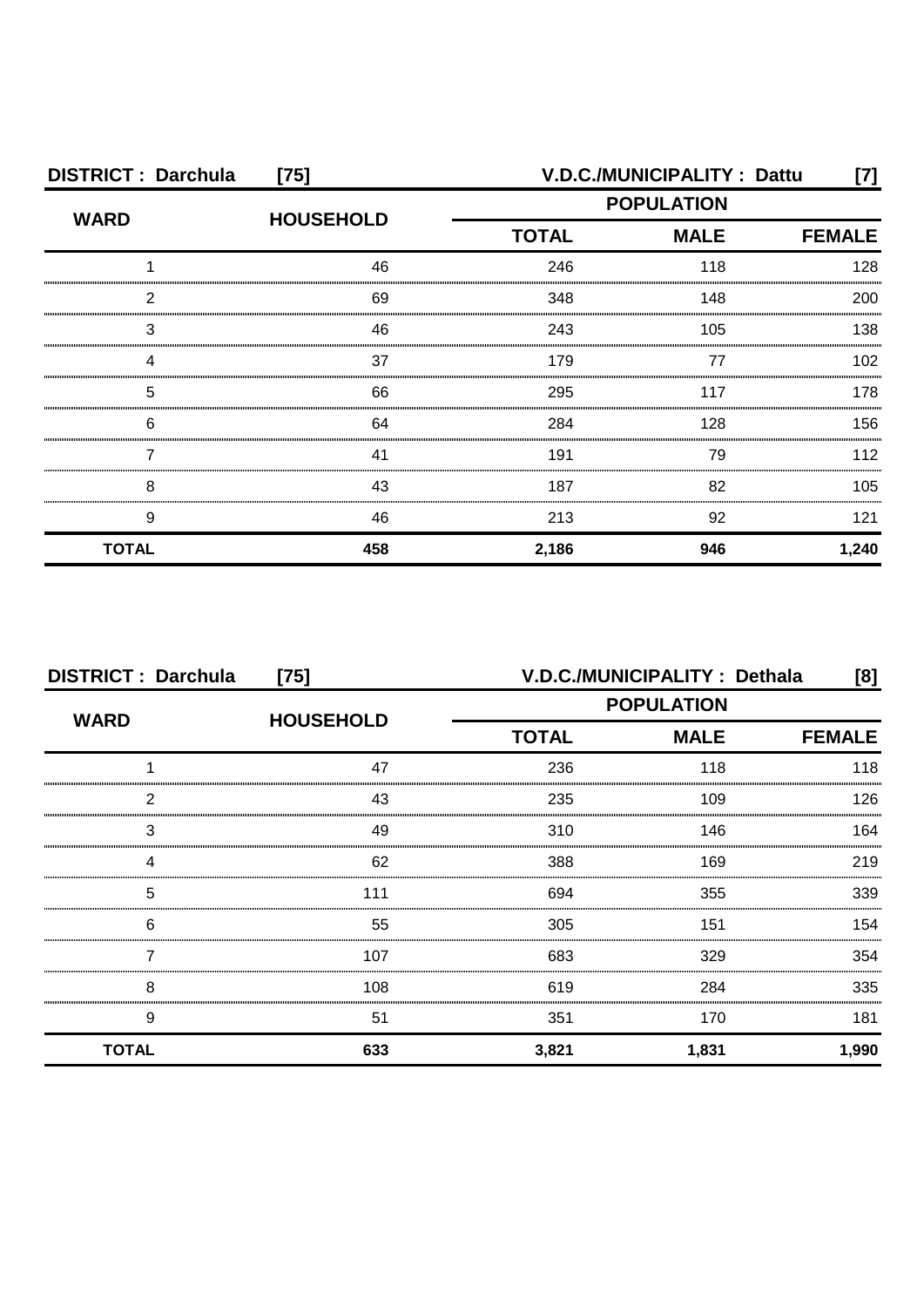| <b>DISTRICT: Darchula</b><br>$[75]$ |                  |                   | V.D.C./MUNICIPALITY: Dhap | [9]           |
|-------------------------------------|------------------|-------------------|---------------------------|---------------|
| <b>WARD</b>                         | <b>HOUSEHOLD</b> | <b>POPULATION</b> |                           |               |
|                                     |                  | <b>TOTAL</b>      | <b>MALE</b>               | <b>FEMALE</b> |
|                                     | 77               | 394               | 174                       | 220           |
| 2                                   | 119              | 634               | 282                       | 352           |
| 3                                   | 83               | 426               | 175                       | 251           |
| Δ                                   | 105              | 559               | 254                       | 305           |
| 5                                   | 117              | 599               | 263                       | 336           |
| 6                                   | 137              | 755               | 347                       | 408           |
|                                     | 79               | 464               | 228                       | 236           |
| 8                                   | 80               | 425               | 190                       | 235           |
| 9                                   | 99               | 650               | 312                       | 338           |
| <b>TOTAL</b>                        | 896              | 4,906             | 2,225                     | 2,681         |

| <b>DISTRICT: Darchula</b><br>$[75]$ |                  |              | V.D.C./MUNICIPALITY: Dhari | [10]          |
|-------------------------------------|------------------|--------------|----------------------------|---------------|
| <b>WARD</b>                         | <b>HOUSEHOLD</b> |              | <b>POPULATION</b>          |               |
|                                     |                  | <b>TOTAL</b> | <b>MALE</b>                | <b>FEMALE</b> |
|                                     | 49               | 244          | 107                        | 137           |
| 2                                   | 110              | 568          | 256                        | 312           |
| 3                                   | 107              | 671          | 344                        | 327           |
|                                     | 67               | 367          | 190                        | 177           |
| 5                                   | 90               | 441          | 195                        | 246           |
| 6                                   | 54               | 292          | 148                        | 144           |
|                                     | 98               | 545          | 264                        | 281           |
| 8                                   | 66               | 382          | 192                        | 190           |
| 9                                   | 117              | 665          | 314                        | 351           |
| <b>TOTAL</b>                        | 758              | 4,175        | 2,010                      | 2,165         |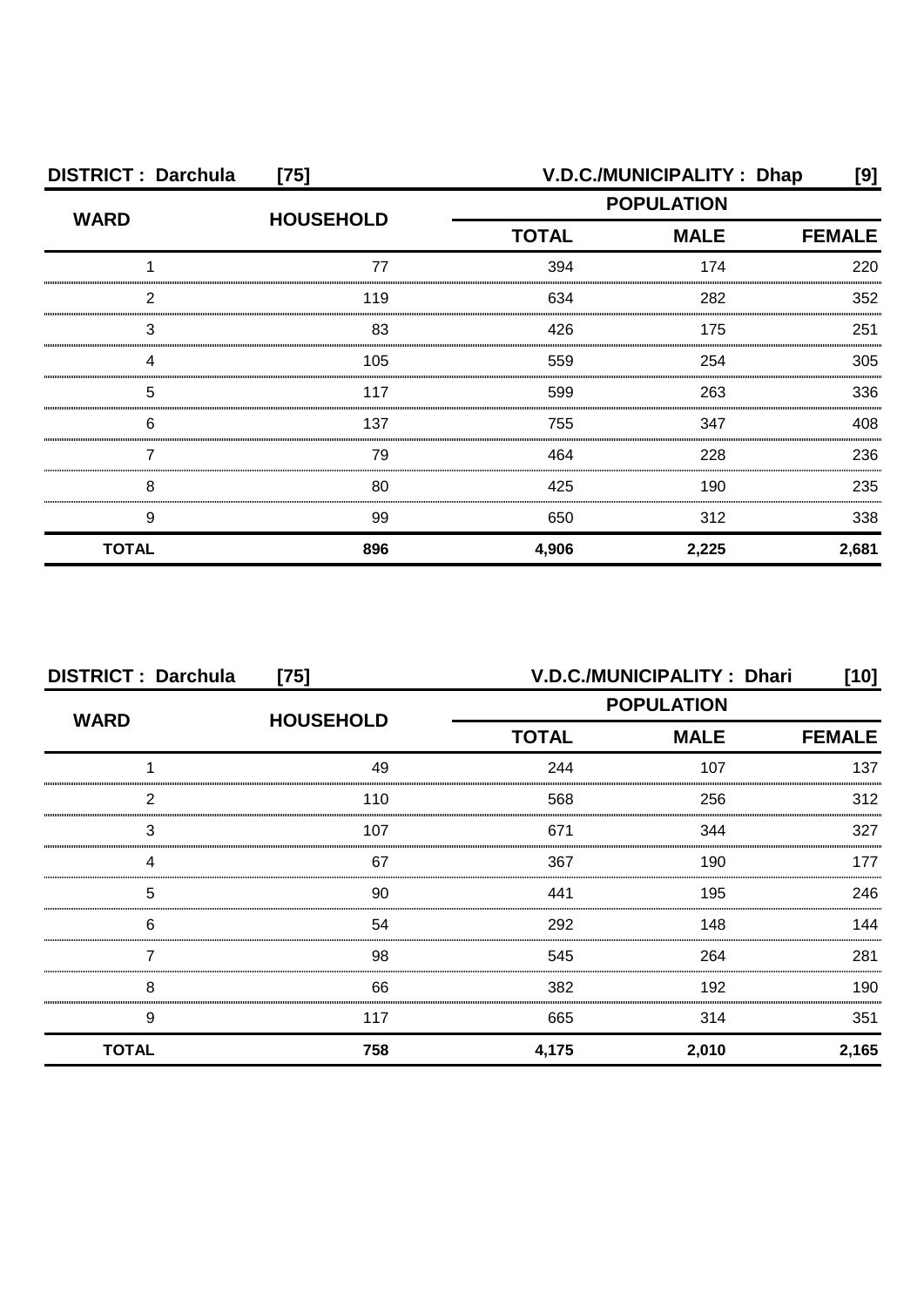| <b>DISTRICT: Darchula</b><br>$[75]$ |                  | V.D.C./MUNICIPALITY: Dhaulakot<br>[11] |             |               |
|-------------------------------------|------------------|----------------------------------------|-------------|---------------|
| <b>WARD</b>                         | <b>HOUSEHOLD</b> | <b>POPULATION</b>                      |             |               |
|                                     |                  | <b>TOTAL</b>                           | <b>MALE</b> | <b>FEMALE</b> |
|                                     | 57               | 341                                    | 161         | 180           |
| 2                                   | 66               | 326                                    | 153         | 173           |
| 3                                   | 72               | 389                                    | 184         | 205           |
| Δ                                   | 82               | 474                                    | 222         | 252           |
| 5                                   | 57               | 338                                    | 165         | 173           |
| 6                                   | 27               | 135                                    | 59          | 76            |
|                                     | 34               | 162                                    | 86          | 76            |
| 8                                   | 31               | 171                                    | 76          | 95            |
| 9                                   | 43               | 237                                    | 109         | 128           |
| <b>TOTAL</b>                        | 469              | 2,573                                  | 1,215       | 1,358         |

| <b>DISTRICT: Darchula</b><br>$[75]$ |                  | V.D.C./MUNICIPALITY: Dhuligada<br>[12] |             |               |
|-------------------------------------|------------------|----------------------------------------|-------------|---------------|
| <b>WARD</b>                         | <b>HOUSEHOLD</b> | <b>POPULATION</b>                      |             |               |
|                                     |                  | <b>TOTAL</b>                           | <b>MALE</b> | <b>FEMALE</b> |
|                                     | 101              | 607                                    | 298         | 309           |
| 2                                   | 43               | 282                                    | 146         | 136           |
| 3                                   | 190              | 1,308                                  | 644         | 664           |
| Δ                                   | 50               | 275                                    | 141         | 134           |
| 5                                   | 51               | 333                                    | 170         | 163           |
| 6                                   | 38               | 221                                    | 104         | 117           |
|                                     | 139              | 902                                    | 430         | 472           |
| 8                                   | 60               | 386                                    | 182         | 204           |
| 9                                   | 75               | 413                                    | 198         | 215           |
| <b>TOTAL</b>                        | 747              | 4,727                                  | 2,313       | 2,414         |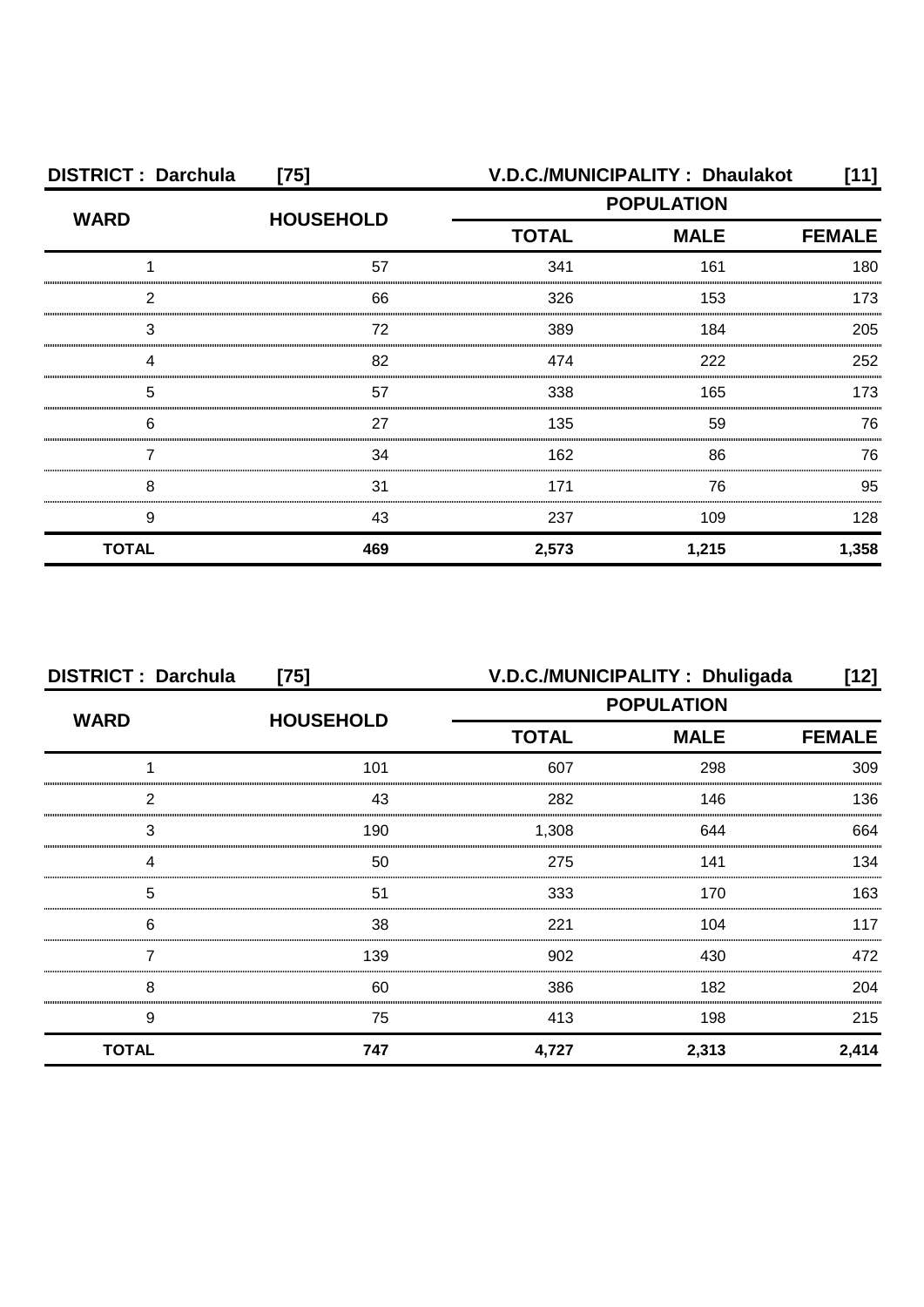| <b>DISTRICT: Darchula</b><br>$[75]$ |                  | V.D.C./MUNICIPALITY : Eyarkot |             | [13]          |
|-------------------------------------|------------------|-------------------------------|-------------|---------------|
| <b>WARD</b>                         | <b>HOUSEHOLD</b> | <b>POPULATION</b>             |             |               |
|                                     |                  | <b>TOTAL</b>                  | <b>MALE</b> | <b>FEMALE</b> |
|                                     | 58               | 346                           | 168         | 178           |
| っ                                   | 52               | 276                           | 125         | 151           |
| 3                                   | 21               | 120                           | 57          | 63            |
|                                     | 66               | 390                           | 187         | 203           |
| 5                                   | 49               | 298                           | 145         | 153           |
| 6                                   | 53               | 360                           | 158         | 202           |
|                                     | 57               | 346                           | 154         | 192           |
| 8                                   | 42               | 242                           | 125         | 117           |
| 9                                   | 24               | 158                           | 72          | 86            |
| <b>TOTAL</b>                        | 422              | 2,536                         | 1,191       | 1,345         |

| <b>DISTRICT: Darchula</b><br>$[75]$ |                  | V.D.C./MUNICIPALITY: Ghusa<br>[14] |             |               |
|-------------------------------------|------------------|------------------------------------|-------------|---------------|
|                                     |                  | <b>POPULATION</b>                  |             |               |
| <b>WARD</b>                         | <b>HOUSEHOLD</b> | <b>TOTAL</b>                       | <b>MALE</b> | <b>FEMALE</b> |
|                                     | 30               | 180                                | 87          | 93            |
| 2                                   | 35               | 260                                | 118         | 142           |
| 3                                   | 32               | 209                                | 114         | 95            |
|                                     | 26               | 157                                | 76          | 81            |
| 5                                   | 14               | 88                                 | 40          | 48            |
| 6                                   | 26               | 160                                | 87          | 73            |
|                                     | 27               | 161                                | 77          | 84            |
| 8                                   | 28               | 131                                | 66          | 65            |
| 9                                   | 25               | 186                                | 86          | 100           |
| <b>TOTAL</b>                        | 243              | 1,532                              | 751         | 781           |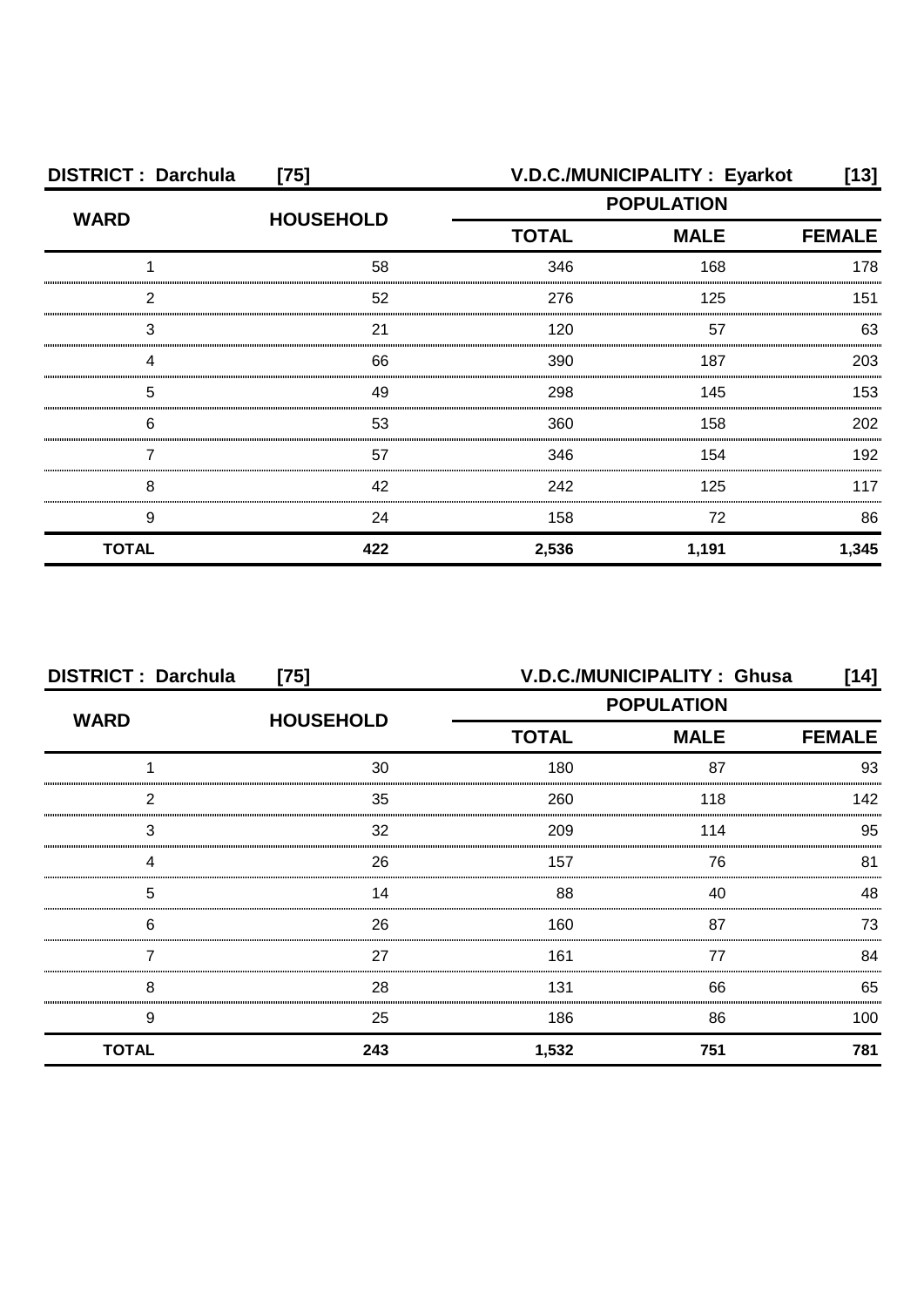| <b>DISTRICT: Darchula</b> | $[75]$           | V.D.C./MUNICIPALITY: Gokuleswor |                              | [15]  |  |
|---------------------------|------------------|---------------------------------|------------------------------|-------|--|
| <b>WARD</b>               | <b>HOUSEHOLD</b> | <b>POPULATION</b>               |                              |       |  |
|                           |                  | <b>TOTAL</b>                    | <b>MALE</b><br><b>FEMALE</b> |       |  |
|                           | 33               | 205                             | 96                           | 109   |  |
| 2                         | 44               | 246                             | 109                          | 137   |  |
| 3                         | 70               | 387                             | 188                          | 199   |  |
|                           | 106              | 422                             | 215                          | 207   |  |
| 5                         | 74               | 395                             | 184                          | 211   |  |
| 6                         | 155              | 764                             | 367                          | 397   |  |
|                           | 82               | 471                             | 225                          | 246   |  |
| 8                         | 58               | 334                             | 166                          | 168   |  |
| 9                         | 79               | 443                             | 203                          | 240   |  |
| <b>TOTAL</b>              | 701              | 3,667                           | 1,753                        | 1,914 |  |

| <b>DISTRICT: Darchula</b><br>$[75]$ |                  | V.D.C./MUNICIPALITY: Guljar<br>[16] |                   |               |
|-------------------------------------|------------------|-------------------------------------|-------------------|---------------|
| <b>WARD</b>                         | <b>HOUSEHOLD</b> |                                     | <b>POPULATION</b> |               |
|                                     |                  | <b>TOTAL</b>                        | <b>MALE</b>       | <b>FEMALE</b> |
|                                     | 123              | 866                                 | 453               | 413           |
| っ                                   | 60               | 354                                 | 163               | 191           |
| 3                                   | 54               | 300                                 | 141               | 159           |
|                                     | 51               | 358                                 | 175               | 183           |
| 5                                   | 43               | 299                                 | 138               | 161           |
| 6                                   | 62               | 390                                 | 193               | 197           |
|                                     | 79               | 472                                 | 234               | 238           |
| 8                                   | 59               | 357                                 | 176               | 181           |
| 9                                   | 126              | 876                                 | 449               | 427           |
| <b>TOTAL</b>                        | 657              | 4,272                               | 2,122             | 2,150         |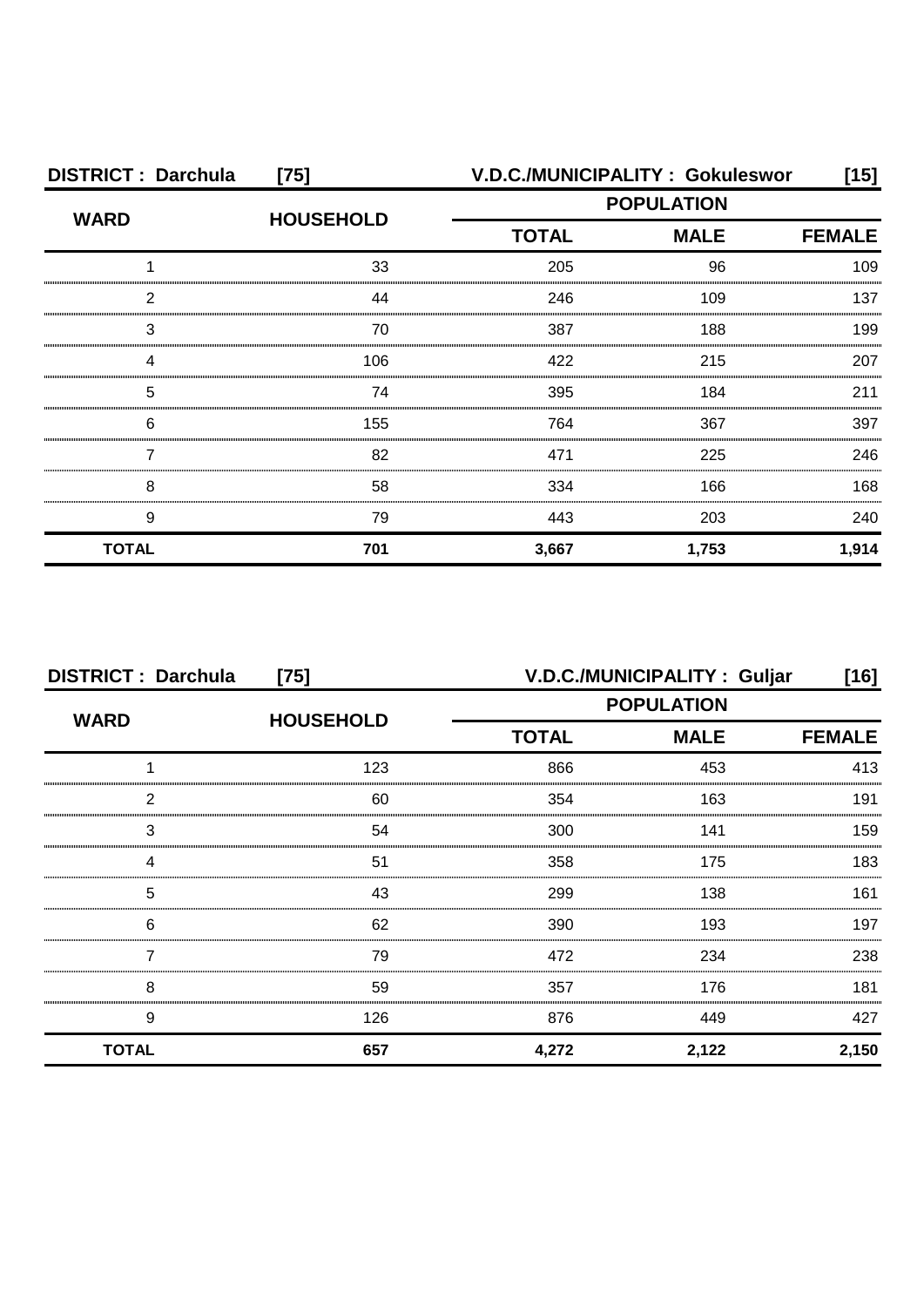| <b>DISTRICT: Darchula</b><br>$[75]$ |                  | V.D.C./MUNICIPALITY: Gwani |             |               |
|-------------------------------------|------------------|----------------------------|-------------|---------------|
| <b>WARD</b>                         | <b>HOUSEHOLD</b> | <b>POPULATION</b>          |             |               |
|                                     |                  | <b>TOTAL</b>               | <b>MALE</b> | <b>FEMALE</b> |
|                                     | 123              | 687                        | 311         | 376           |
| っ                                   | 85               | 458                        | 239         | 219           |
| 3                                   | .91              | 439                        | 196         | 243           |
|                                     | 98               | 510                        | 239         | 271           |
| 5                                   | 135              | 698                        | 329         | 369           |
| 6                                   | 130              | 679                        | 328         | 351           |
|                                     | 67               | 378                        | 188         | 190           |
| 8                                   | 129              | 685                        | 318         | 367           |
| 9                                   | 72               | 390                        | 182         | 208           |
| <b>TOTAL</b>                        | 930              | 4,924                      | 2,330       | 2,594         |

| <b>DISTRICT: Darchula</b><br>$[75]$ |                  |                                                  | V.D.C./MUNICIPALITY: Hikila | [18]          |
|-------------------------------------|------------------|--------------------------------------------------|-----------------------------|---------------|
| <b>WARD</b>                         | <b>HOUSEHOLD</b> | <b>POPULATION</b><br><b>TOTAL</b><br><b>MALE</b> |                             |               |
|                                     |                  |                                                  |                             | <b>FEMALE</b> |
|                                     | 97               | 548                                              | 243                         | 305           |
| 2                                   | 62               | 333                                              | 170                         | 163           |
| 3                                   | 33               | 174                                              | 83                          | 91            |
| 4                                   | 45               | 260                                              | 132                         | 128           |
| 5                                   | 43               | 248                                              | 100                         | 148           |
| 6                                   | 52               | 315                                              | 154                         | 161           |
|                                     | 35               | 204                                              | 92                          | 112           |
| 8                                   | 80               | 464                                              | 241                         | 223           |
| 9                                   | 52               | 313                                              | 146                         | 167           |
| <b>TOTAL</b>                        | 499              | 2,859                                            | 1,361                       | 1,498         |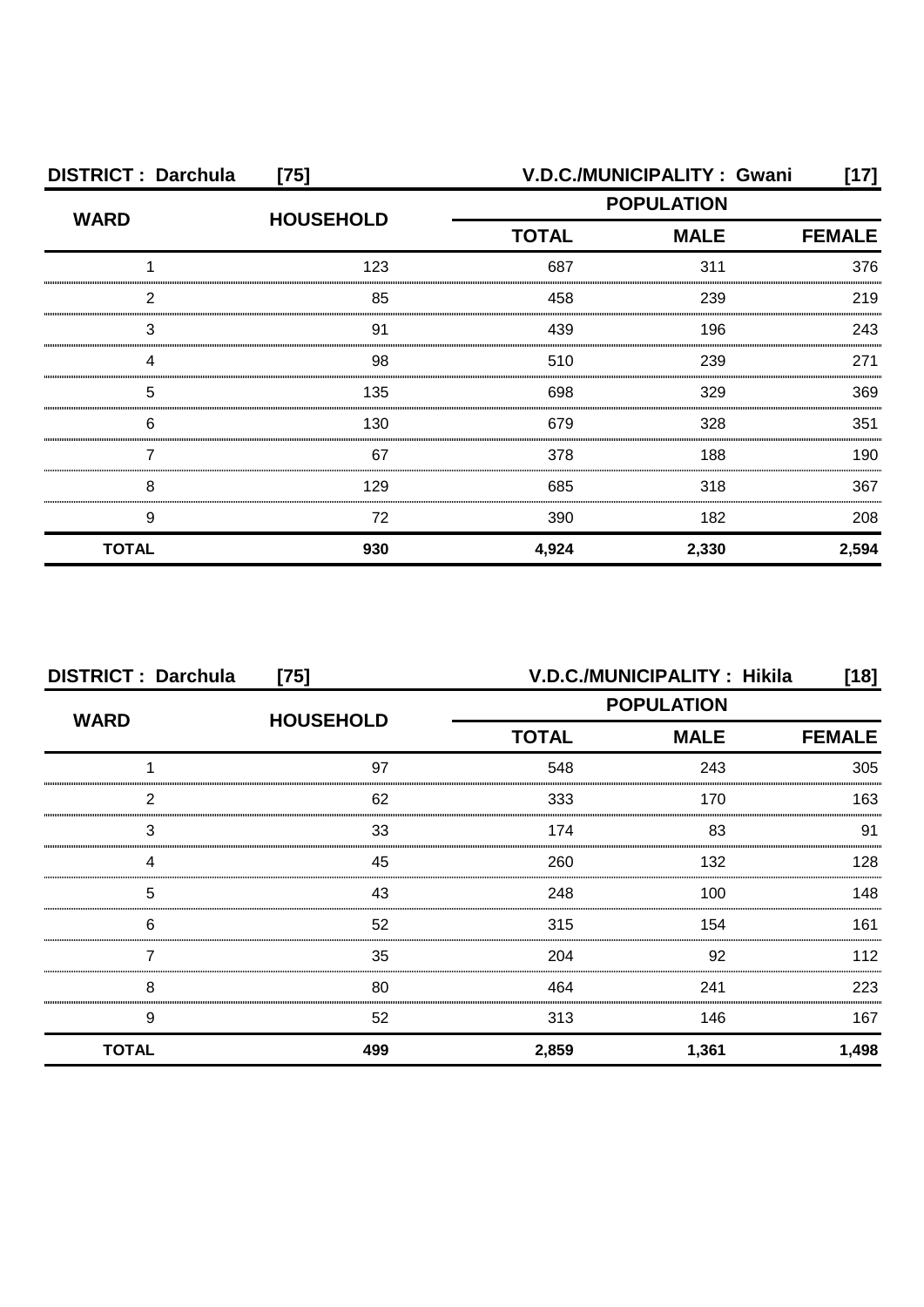| <b>DISTRICT: Darchula</b> | $[75]$           |                             | V.D.C./MUNICIPALITY: Hunainath | [19]          |
|---------------------------|------------------|-----------------------------|--------------------------------|---------------|
| <b>WARD</b>               | <b>HOUSEHOLD</b> | <b>POPULATION</b>           |                                |               |
|                           |                  | <b>MALE</b><br><b>TOTAL</b> |                                | <b>FEMALE</b> |
|                           | 37               | 193                         | 95                             | 98            |
| ◠                         | 42               | 177                         | 94                             | 83            |
| З                         | 18               | 84                          | 37                             | 47            |
|                           | 28               | 146                         | 73                             | 73            |
| 5                         | 46               | 221                         | 110                            | 111           |
| 6                         | 49               | 248                         | 118                            | 130           |
|                           | 42               | 208                         | 91                             | 117           |
| 8                         | 33               | 182                         | 86                             | 96            |
| 9                         | 42               | 213                         | 105                            | 108           |
| <b>TOTAL</b>              | 337              | 1,672                       | 809                            | 863           |

| <b>DISTRICT: Darchula</b><br>$[75]$ |                  |                   | V.D.C./MUNICIPALITY: Huti | [20]  |
|-------------------------------------|------------------|-------------------|---------------------------|-------|
| <b>WARD</b>                         | <b>HOUSEHOLD</b> | <b>POPULATION</b> |                           |       |
|                                     |                  | <b>TOTAL</b>      | <b>FEMALE</b>             |       |
|                                     | 34               | 214               | 93                        | 121   |
| 2                                   | 49               | 242               | 105                       | 137   |
| 3                                   | 68               | 406               | 200                       | 206   |
|                                     | 62               | 365               | 162                       | 203   |
| 5                                   | 44               | 225               | 104                       | 121   |
| 6                                   | 47               | 271               | 117                       | 154   |
|                                     | 37               | 232               | 102                       | 130   |
| 8                                   | 68               | 336               | 141                       | 195   |
| 9                                   | 55               | 303               | 135                       | 168   |
| <b>TOTAL</b>                        | 464              | 2,594             | 1,159                     | 1,435 |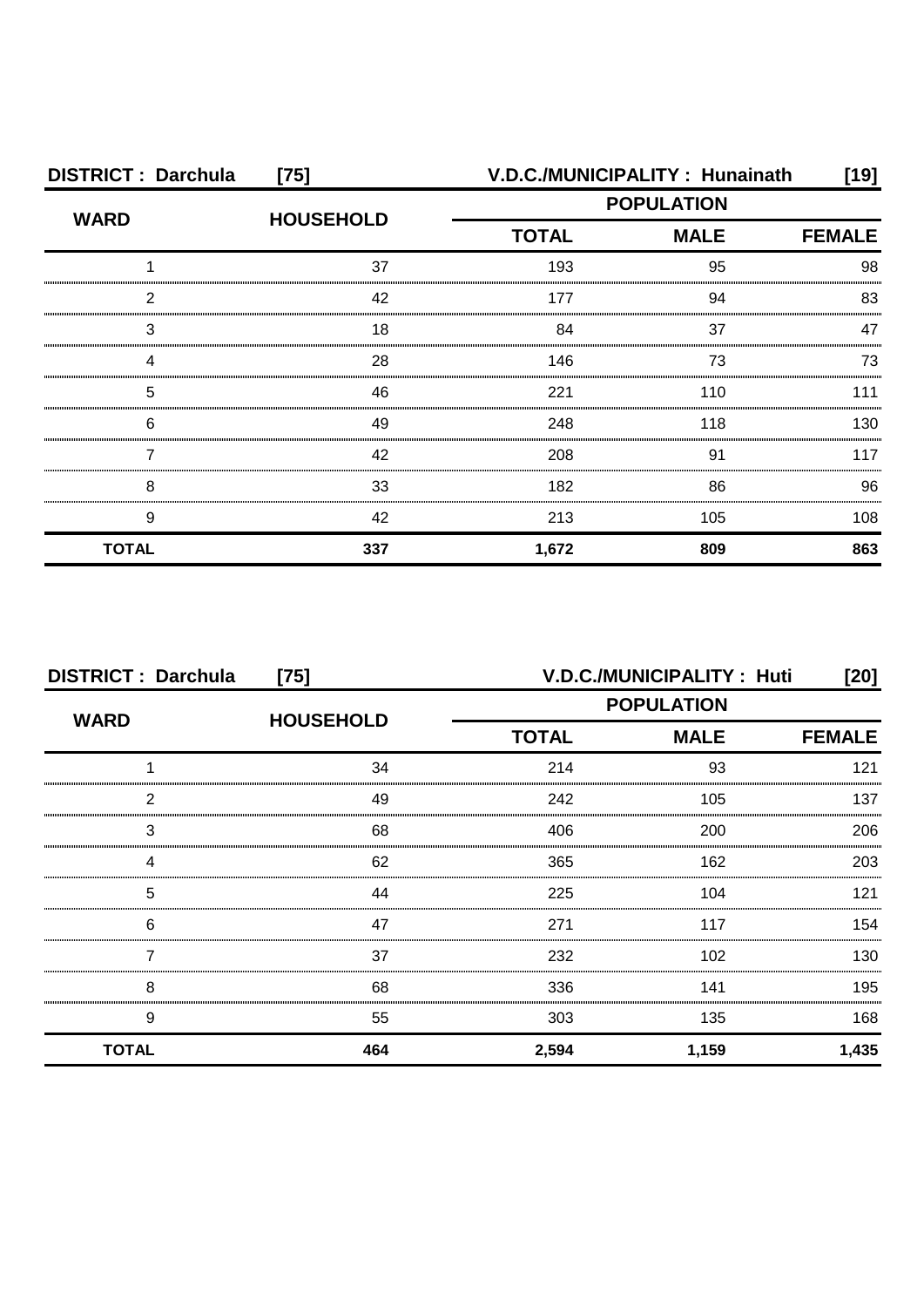| <b>DISTRICT: Darchula</b><br>$[75]$ |                  |                   | V.D.C./MUNICIPALITY : Kante  | [21]  |  |
|-------------------------------------|------------------|-------------------|------------------------------|-------|--|
| <b>WARD</b>                         | <b>HOUSEHOLD</b> | <b>POPULATION</b> |                              |       |  |
|                                     |                  | <b>TOTAL</b>      | <b>MALE</b><br><b>FEMALE</b> |       |  |
|                                     | 28               | 157               | 71                           | 86    |  |
| 2                                   | 56               | 307               | 138                          | 169   |  |
| 3                                   | 75               | 372               | 190                          | 182   |  |
|                                     | 84               | 483               | 216                          | 267   |  |
| 5                                   | 96               | 544               | 274                          | 270   |  |
| 6                                   | 42               | 185               | 88                           | 97    |  |
|                                     | 30               | 150               | 69                           | 81    |  |
| 8                                   | 37               | 197               | 96                           | 101   |  |
| 9                                   | 72               | 345               | 166                          | 179   |  |
| <b>TOTAL</b>                        | 520              | 2,740             | 1,308                        | 1,432 |  |

| <b>DISTRICT: Darchula</b><br>$[75]$ |                  | V.D.C./MUNICIPALITY: Khalanga<br>[22]            |       |               |
|-------------------------------------|------------------|--------------------------------------------------|-------|---------------|
| <b>WARD</b>                         |                  | <b>POPULATION</b><br><b>TOTAL</b><br><b>MALE</b> |       |               |
|                                     | <b>HOUSEHOLD</b> |                                                  |       | <b>FEMALE</b> |
|                                     | 100              | 524                                              | 229   | 295           |
| っ                                   | 324              | 1,232                                            | 647   | 585           |
| 3                                   | 123              | 479                                              | 248   | 231           |
|                                     | 516              | 1,705                                            | 909   | 796           |
| 5                                   | 656              | 2,577                                            | 1,333 | 1,244         |
| 6                                   | 139              | 572                                              | 294   | 278           |
|                                     | 88               | 484                                              | 207   | 277           |
| 8                                   | 88               | 492                                              | 224   | 268           |
| 9                                   | 89               | 512                                              | 252   | 260           |
| <b>TOTAL</b>                        | 2,123            | 8,577                                            | 4,343 | 4,234         |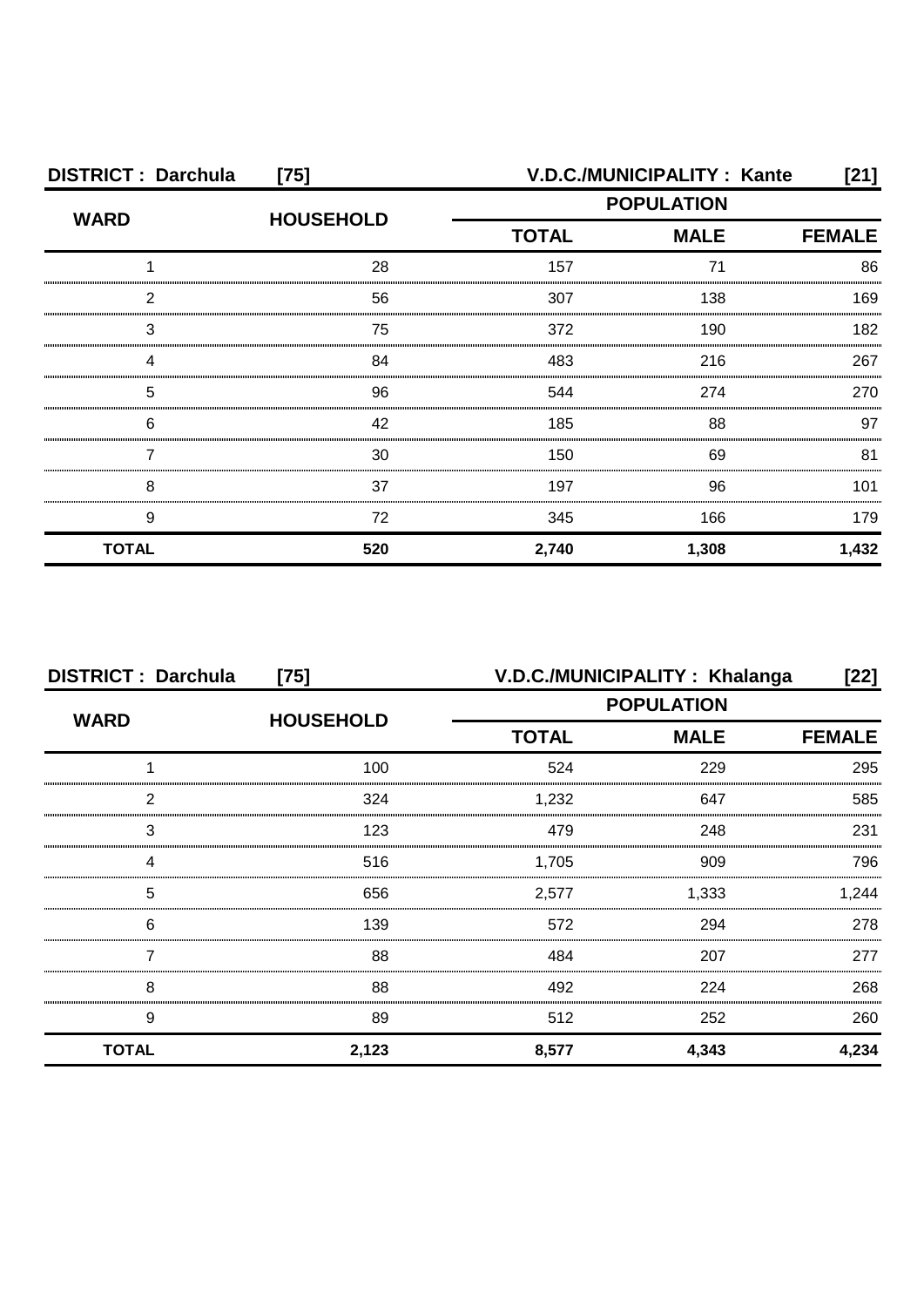| <b>DISTRICT: Darchula</b> | $[75]$           |                   | V.D.C./MUNICIPALITY: Khandeswori | $[23]$        |
|---------------------------|------------------|-------------------|----------------------------------|---------------|
| <b>WARD</b>               | <b>HOUSEHOLD</b> | <b>POPULATION</b> |                                  |               |
|                           |                  | <b>TOTAL</b>      | <b>MALE</b>                      | <b>FEMALE</b> |
|                           | 59               | 348               | 189                              | 159           |
| 2                         | 86               | 563               | 282                              | 281           |
| 3                         | 30               | 176               | 83                               | 93            |
| Δ                         | 47               | 289               | 132                              | 157           |
| 5                         | 53               | 319               | 159                              | 160           |
| 6                         | 57               | 347               | 167                              | 180           |
|                           | 77               | 411               | 222                              | 189           |
| 8                         | 71               | 463               | 213                              | 250           |
| 9                         | 41               | 235               | 126                              | 109           |
| <b>TOTAL</b>              | 521              | 3,151             | 1,573                            | 1,578         |

| <b>DISTRICT: Darchula</b><br>$[75]$ |                  | V.D.C./MUNICIPALITY: Khar<br>$[24]$ |             |               |
|-------------------------------------|------------------|-------------------------------------|-------------|---------------|
| <b>WARD</b>                         |                  | <b>POPULATION</b>                   |             |               |
|                                     | <b>HOUSEHOLD</b> | <b>TOTAL</b>                        | <b>MALE</b> | <b>FEMALE</b> |
|                                     | 44               | 233                                 | 108         | 125           |
| 2                                   | 49               | 297                                 | 124         | 173           |
| 3                                   | 57               | 327                                 | 160         | 167           |
| Δ                                   | 86               | 495                                 | 240         | 255           |
| 5                                   | 177              | 1,073                               | 541         | 532           |
| 6                                   | 65               | 407                                 | 192         | 215           |
|                                     | 102              | 688                                 | 326         | 362           |
| 8                                   | 62               | 403                                 | 198         | 205           |
| 9                                   | 56               | 349                                 | 167         | 182           |
| <b>TOTAL</b>                        | 698              | 4,272                               | 2,056       | 2,216         |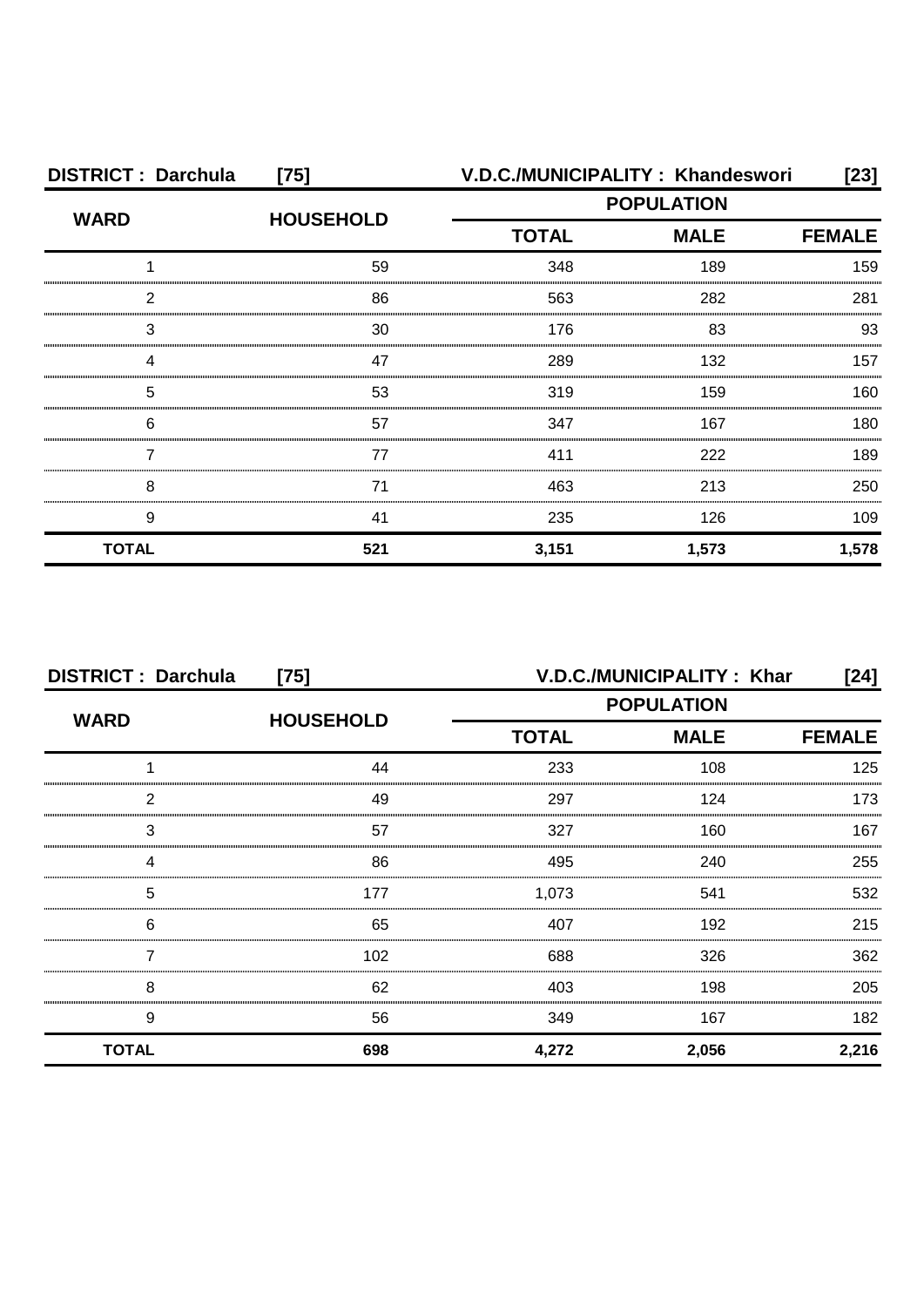| <b>DISTRICT: Darchula</b><br>$[75]$ |                  | V.D.C./MUNICIPALITY: Kharkada |       | [25]          |
|-------------------------------------|------------------|-------------------------------|-------|---------------|
| <b>WARD</b>                         | <b>HOUSEHOLD</b> | <b>POPULATION</b>             |       |               |
|                                     |                  | <b>TOTAL</b><br><b>MALE</b>   |       | <b>FEMALE</b> |
|                                     | 57               | 252                           | 124   | 128           |
| 2                                   | 42               | 223                           | 100   | 123           |
| З                                   | 57               | 325                           | 165   | 160           |
|                                     | 74               | 333                           | 139   | 194           |
| 5                                   | 39               | 222                           | 100   | 122           |
| 6                                   | 51               | 271                           | 107   | 164           |
|                                     | 91               | 462                           | 221   | 241           |
| 8                                   | 53               | 261                           | 107   | 154           |
| 9                                   | 111              | 628                           | 304   | 324           |
| <b>TOTAL</b>                        | 575              | 2,977                         | 1,367 | 1,610         |

| <b>DISTRICT: Darchula</b><br>$[75]$ |                  | V.D.C./MUNICIPALITY: Lali<br>[26] |             |               |
|-------------------------------------|------------------|-----------------------------------|-------------|---------------|
| <b>WARD</b>                         |                  | <b>POPULATION</b>                 |             |               |
|                                     | <b>HOUSEHOLD</b> | <b>TOTAL</b>                      | <b>MALE</b> | <b>FEMALE</b> |
|                                     | 116              | 512                               | 230         | 282           |
| 2                                   | 62               | 290                               | 122         | 168           |
| 3                                   | 21               | 127                               | 59          | 68            |
| Δ                                   | 106              | 611                               | 277         | 334           |
| 5                                   | 35               | 193                               | .91         | 102           |
| 6                                   | 54               | 271                               | 117         | 154           |
|                                     | 47               | 230                               | 104         | 126           |
| 8                                   | 60               | 279                               | 133         | 146           |
| 9                                   | 51               | 295                               | 140         | 155           |
| <b>TOTAL</b>                        | 552              | 2,808                             | 1,273       | 1,535         |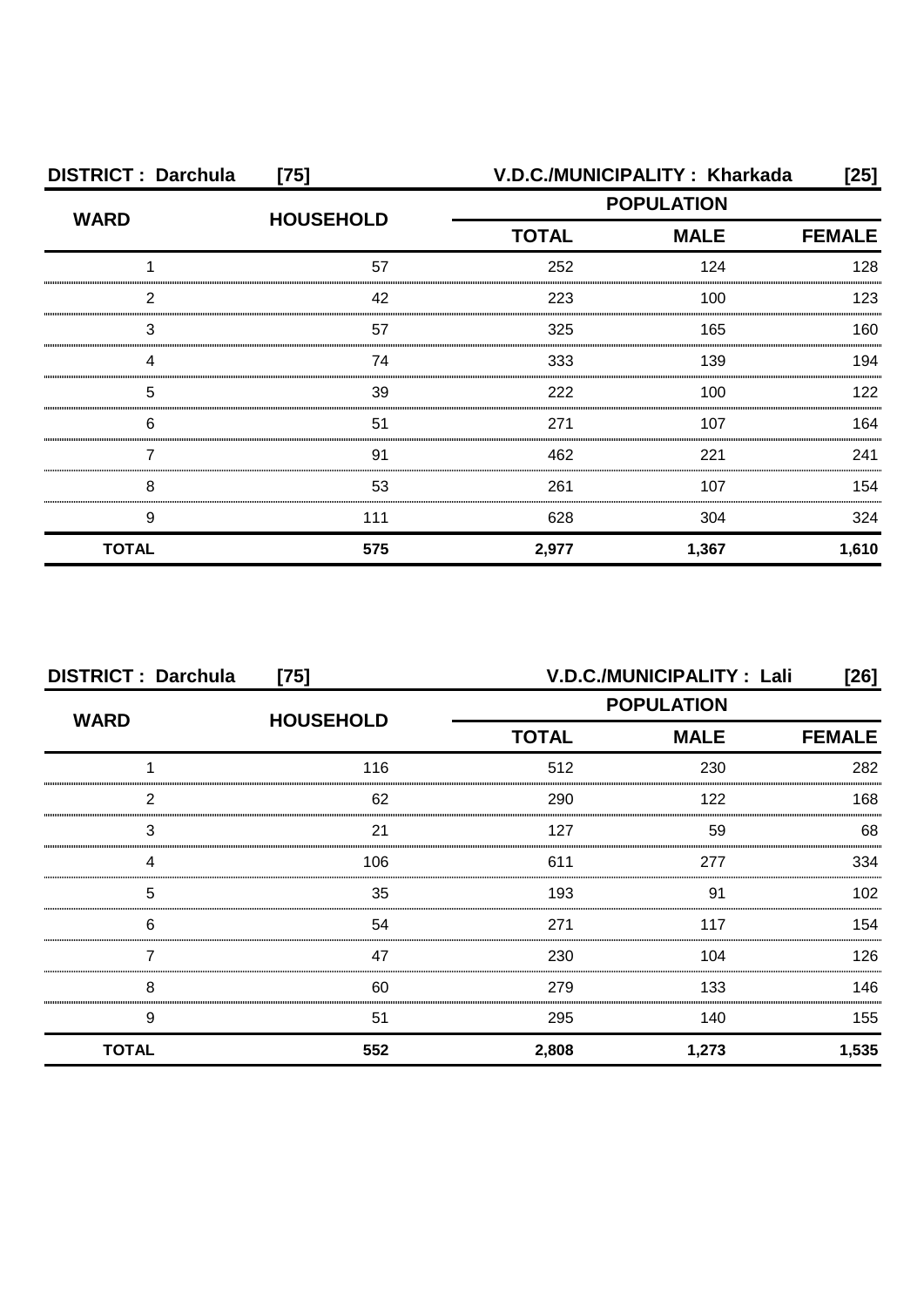| <b>DISTRICT: Darchula</b><br>$[75]$ |                  | V.D.C./MUNICIPALITY : Latinath<br>[27] |               |       |
|-------------------------------------|------------------|----------------------------------------|---------------|-------|
| <b>WARD</b>                         | <b>HOUSEHOLD</b> | <b>POPULATION</b>                      |               |       |
|                                     |                  | <b>TOTAL</b>                           | <b>FEMALE</b> |       |
|                                     | 107              | 661                                    | 328           | 333   |
| 2                                   | 92               | 511                                    | 247           | 264   |
| 3                                   | 43               | 285                                    | 145           | 140   |
|                                     | 65               | 438                                    | 194           | 244   |
| 5                                   | 67               | 427                                    | 204           | 223   |
| 6                                   | 108              | 553                                    | 255           | 298   |
|                                     | 88               | 525                                    | 257           | 268   |
| 8                                   | 76               | 455                                    | 205           | 250   |
| 9                                   | 141              | 820                                    | 424           | 396   |
| <b>TOTAL</b>                        | 787              | 4,675                                  | 2,259         | 2,416 |

| <b>DISTRICT: Darchula</b><br>$[75]$ |                  | V.D.C./MUNICIPALITY: Malikarjun<br>[28] |       |               |
|-------------------------------------|------------------|-----------------------------------------|-------|---------------|
| <b>WARD</b>                         | <b>HOUSEHOLD</b> | <b>POPULATION</b>                       |       |               |
|                                     |                  | <b>MALE</b><br><b>TOTAL</b>             |       | <b>FEMALE</b> |
|                                     | 82               | 399                                     | 184   | 215           |
| 2                                   | 43               | 228                                     | 110   | 118           |
| 3                                   | 33               | 181                                     | 89    | 92            |
|                                     | 50               | 234                                     | 114   | 120           |
| 5                                   | 37               | 162                                     | 85    | 77            |
| 6                                   | 56               | 274                                     | 130   | 144           |
|                                     | 55               | 262                                     | 120   | 142           |
| 8                                   | 60               | 311                                     | 126   | 185           |
| 9                                   | 63               | 380                                     | 175   | 205           |
| <b>TOTAL</b>                        | 479              | 2,431                                   | 1,133 | 1,298         |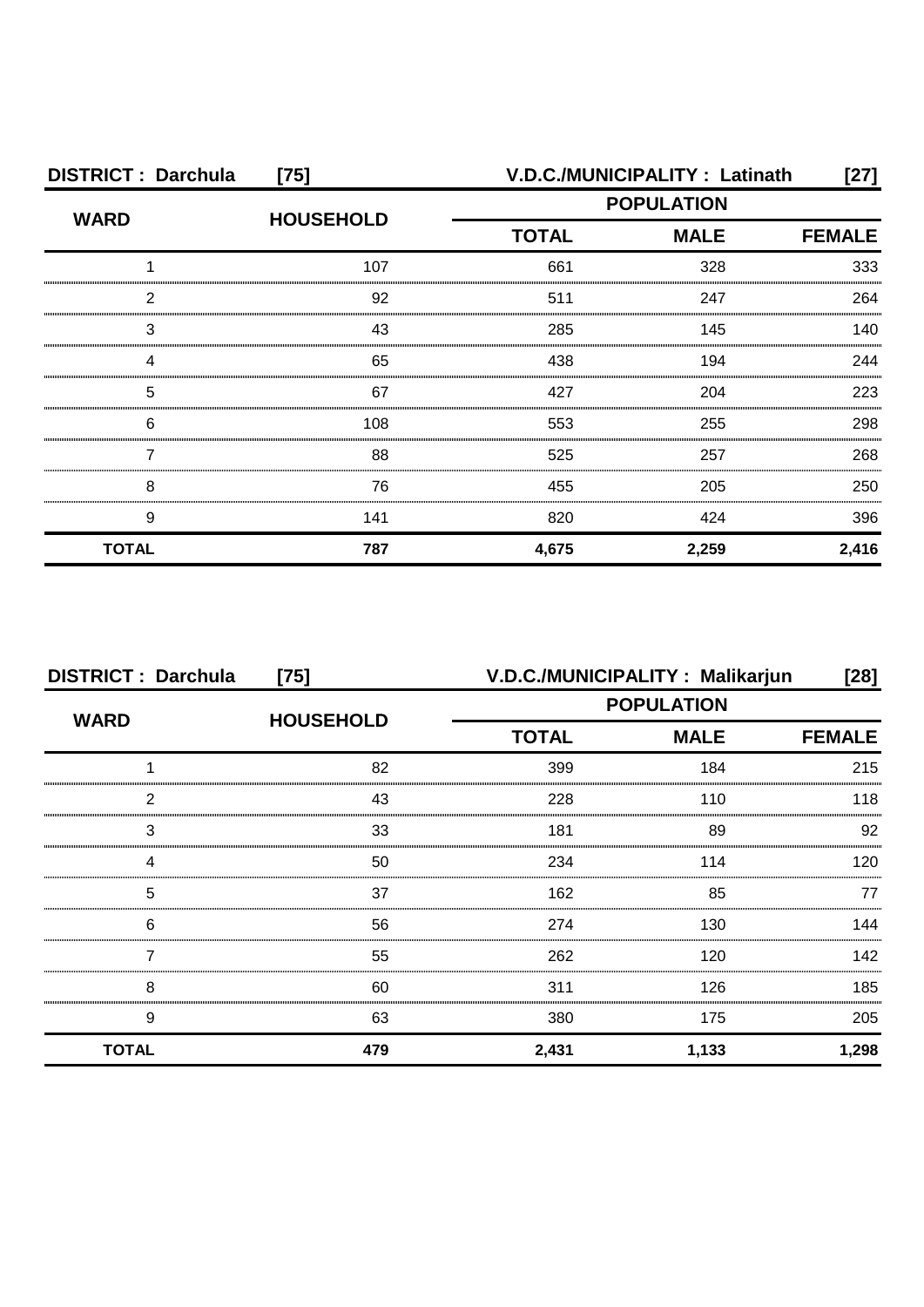| <b>DISTRICT: Darchula</b><br>$[75]$ |                  |              | V.D.C./MUNICIPALITY : Pipalchauri | [29]          |
|-------------------------------------|------------------|--------------|-----------------------------------|---------------|
| <b>WARD</b>                         |                  |              | <b>POPULATION</b>                 |               |
|                                     | <b>HOUSEHOLD</b> | <b>TOTAL</b> | <b>MALE</b>                       | <b>FEMALE</b> |
|                                     | 50               | 272          | 116                               | 156           |
| 2                                   | 38               | 219          | 102                               | 117           |
| 3                                   | 67               | 340          | 163                               | 177           |
|                                     | 27               | 138          | 69                                | 69            |
| 5                                   | 39               | 237          | 101                               | 136           |
| 6                                   | 44               | 215          | 86                                | 129           |
|                                     | 46               | 243          | 120                               | 123           |
| 8                                   | 28               | 159          | 71                                | 88            |
| 9                                   | 35               | 209          | 96                                | 113           |
| <b>TOTAL</b>                        | 374              | 2,032        | 924                               | 1,108         |

| <b>DISTRICT: Darchula</b><br>$[75]$ |                  |                   | V.D.C./MUNICIPALITY: Ranisikhar | [30]  |
|-------------------------------------|------------------|-------------------|---------------------------------|-------|
| <b>WARD</b>                         | <b>HOUSEHOLD</b> | <b>POPULATION</b> |                                 |       |
|                                     |                  | <b>TOTAL</b>      | <b>MALE</b>                     |       |
|                                     | 49               | 305               | 130                             | 175   |
| 2                                   | 43               | 265               | 113                             | 152   |
| 3                                   | 41               | 228               | 85                              | 143   |
|                                     | 49               | 309               | 139                             | 170   |
| 5                                   | 46               | 275               | 129                             | 146.  |
| 6                                   | 56               | 288               | 143                             | 145   |
|                                     | 59               | 329               | 165                             | 164   |
| 8                                   | 43               | 241               | 117                             | 124   |
| 9                                   | 52               | 311               | 147                             | 164   |
| <b>TOTAL</b>                        | 438              | 2,551             | 1,168                           | 1,383 |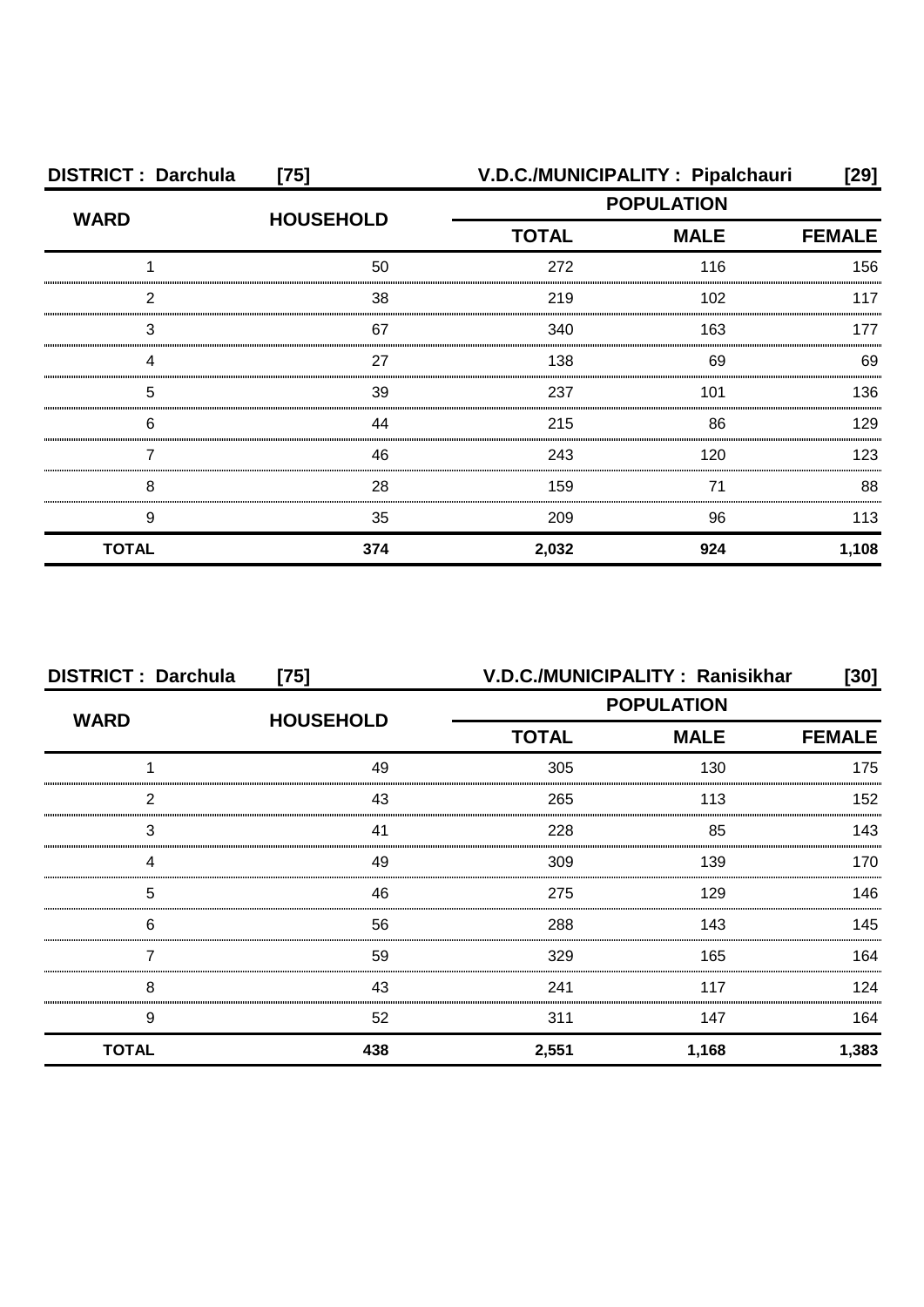| <b>DISTRICT: Darchula</b><br>$[75]$ |                  | V.D.C./MUNICIPALITY: Rapla<br>[31] |                   |               |
|-------------------------------------|------------------|------------------------------------|-------------------|---------------|
| <b>WARD</b>                         | <b>HOUSEHOLD</b> |                                    | <b>POPULATION</b> |               |
|                                     |                  | <b>MALE</b><br><b>TOTAL</b>        |                   | <b>FEMALE</b> |
|                                     | 14               | 58                                 | 33                | 25            |
| 2                                   | 15               | 66                                 | 33                | 33            |
| 3                                   |                  | 42                                 | 19                | 23            |
|                                     | 34               | 129                                | 62                | 67            |
| 5                                   | 54               | 327                                | 152               | 175           |
| 6                                   | 13               | 62                                 | 25                | 37            |
|                                     | 30               | 152                                | 84                | 68            |
| 8                                   | 45               | 238                                | 117               | 121           |
| 9                                   | 23               | 113                                | 49                | 64            |
| <b>TOTAL</b>                        | 239              | 1,187                              | 574               | 613           |

| <b>DISTRICT: Darchula</b><br>$[75]$ |                  |              | V.D.C./MUNICIPALITY: Rithachaupata | [32]          |
|-------------------------------------|------------------|--------------|------------------------------------|---------------|
| <b>WARD</b>                         |                  |              | <b>POPULATION</b>                  |               |
|                                     | <b>HOUSEHOLD</b> | <b>TOTAL</b> | <b>MALE</b>                        | <b>FEMALE</b> |
|                                     | 96               | 430          | 183                                | 247           |
| っ                                   | 218              | 1,039        | 477                                | 562           |
| 3                                   | 146              | 741          | 344                                | 397           |
|                                     | 86               | 460          | 213                                | 247           |
| 5                                   | 75               | 415          | 193                                | 222           |
| 6                                   | 53               | 306          | 130                                | 176           |
|                                     | 94               | 516          | 220                                | 296           |
| 8                                   | 94               | 526          | 225                                | 301           |
| 9                                   | 50               | 272          | 127                                | 145           |
| <b>TOTAL</b>                        | 912              | 4,705        | 2,112                              | 2,593         |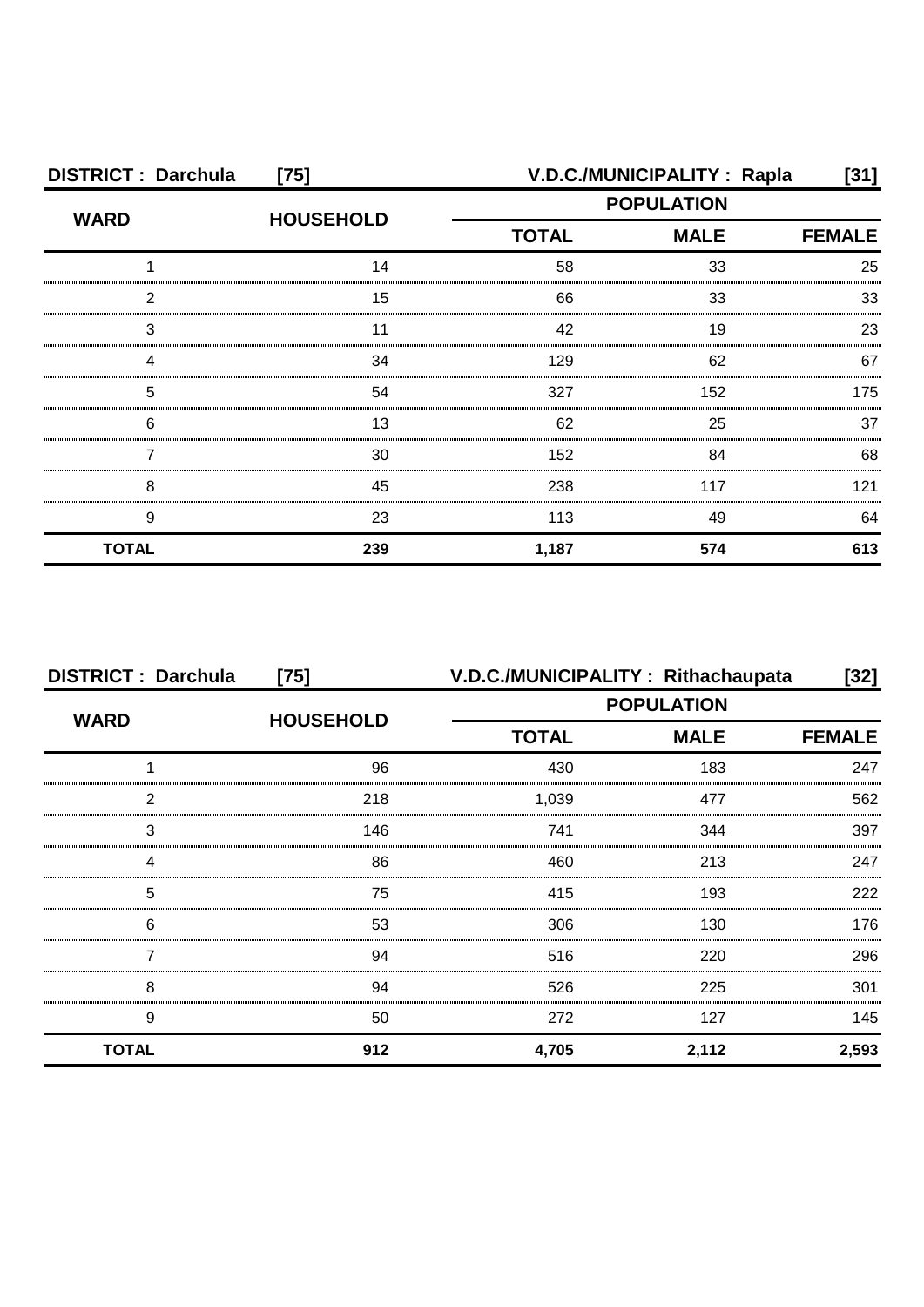| <b>DISTRICT: Darchula</b><br>$[75]$ |                  |                   | V.D.C./MUNICIPALITY: Sankarpur | [33]          |
|-------------------------------------|------------------|-------------------|--------------------------------|---------------|
| <b>WARD</b>                         | <b>HOUSEHOLD</b> | <b>POPULATION</b> |                                |               |
|                                     |                  | <b>TOTAL</b>      | <b>MALE</b>                    | <b>FEMALE</b> |
|                                     | 114              | 542               | 272                            | 270           |
| 2                                   | 136              | 705               | 343                            | 362           |
| 3                                   | 128              | 613               | 289                            | 324           |
|                                     | 41               | 212               | 105                            | 107           |
| 5                                   | 49               | 232               | 97                             | 135           |
| 6                                   | 26               | 116               | 58                             | 58            |
|                                     | 35               | 165               | 69                             | 96            |
| 8                                   | 35               | 185               | 82                             | 103           |
| 9                                   | 36               | 211               | 96                             | 115           |
| <b>TOTAL</b>                        | 600              | 2,981             | 1,411                          | 1,570         |

| <b>DISTRICT: Darchula</b><br>$[75]$ |                  | V.D.C./MUNICIPALITY: Seri<br>[34] |             |               |
|-------------------------------------|------------------|-----------------------------------|-------------|---------------|
| <b>WARD</b>                         | <b>HOUSEHOLD</b> | <b>POPULATION</b>                 |             |               |
|                                     |                  | <b>TOTAL</b>                      | <b>MALE</b> | <b>FEMALE</b> |
|                                     | 55               | 276                               | 131         | 145           |
| 2                                   | 36               | 194                               | 98          | 96            |
| 3                                   | 24               | 125                               | 52          | 73            |
| Δ                                   | 49               | 282                               | 141         | 141           |
| 5                                   | 68               | 394                               | 186         | 208           |
| 6                                   | 32               | 208                               | 103         | $105 -$       |
|                                     | 30               | 191                               | 96          | 95            |
| 8                                   | 47               | 279                               | 131         | 148           |
| 9                                   | 82               | 507                               | 251         | 256           |
| <b>TOTAL</b>                        | 423              | 2,456                             | 1,189       | 1,267         |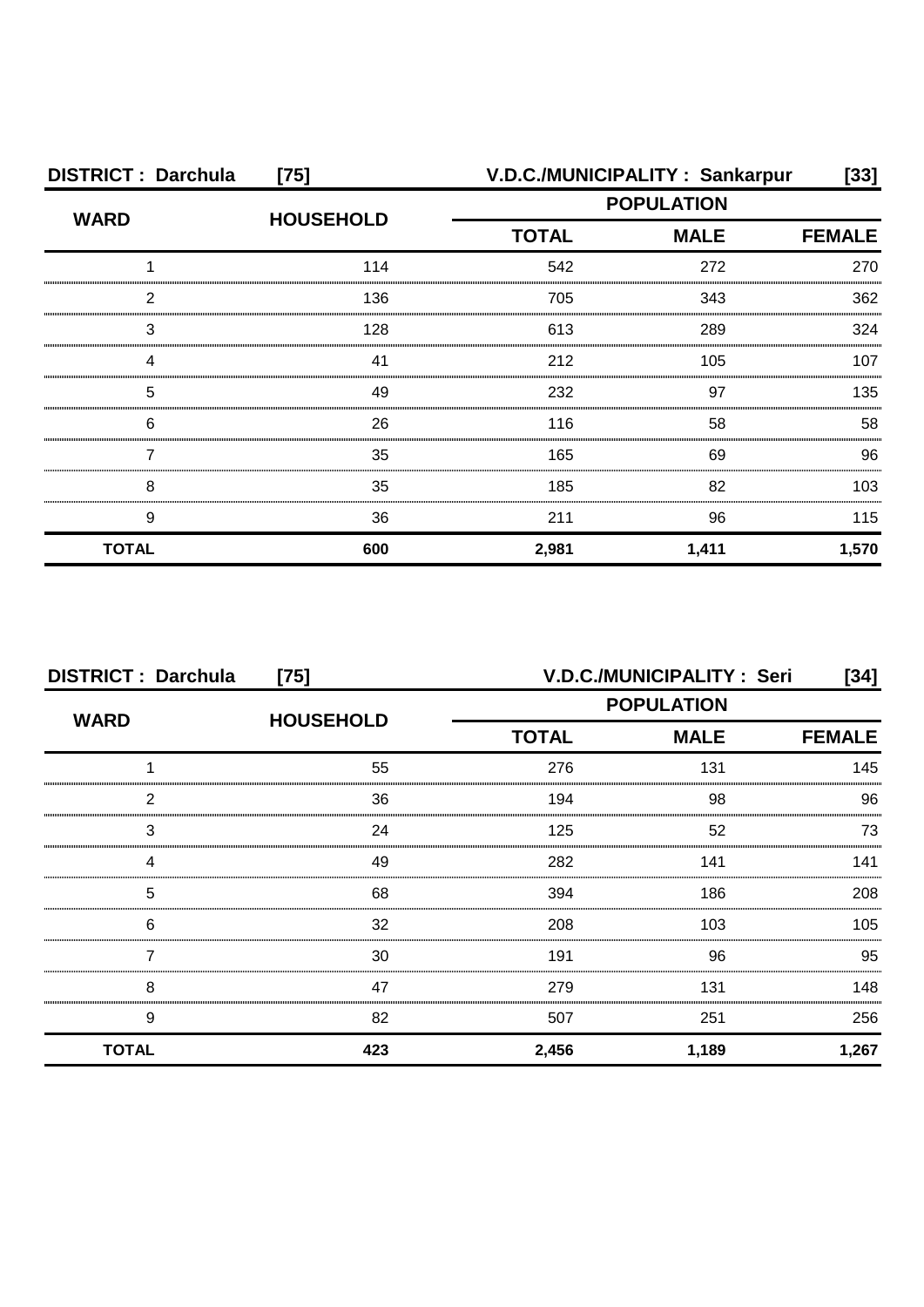| <b>DISTRICT: Darchula</b><br>$[75]$ |                  |                   | V.D.C./MUNICIPALITY: Sharmauli | [35]          |
|-------------------------------------|------------------|-------------------|--------------------------------|---------------|
| <b>WARD</b>                         |                  | <b>POPULATION</b> |                                |               |
|                                     | <b>HOUSEHOLD</b> | <b>TOTAL</b>      | <b>MALE</b>                    | <b>FEMALE</b> |
|                                     | 94               | 496               | 216                            | 280           |
| 2                                   | 65               | 374               | 177                            | 197           |
| 3                                   | 123              | 658               | 318                            | 340.          |
|                                     | 96               | 494               | 210                            | 284           |
| 5                                   | 82               | 454               | 213                            | 241           |
| 6                                   | 103              | 560               | 266                            | 294           |
|                                     | 107              | 572               | 265                            | 307           |
| 8                                   | 80               | 414               | 190                            | 224           |
| 9                                   | 62               | 326               | 147                            | 179           |
| <b>TOTAL</b>                        | 812              | 4,348             | 2,002                          | 2,346         |

|              | <b>DISTRICT: Darchula</b><br>$[75]$ |                   | V.D.C./MUNICIPALITY: Sikhar<br>[36] |               |  |
|--------------|-------------------------------------|-------------------|-------------------------------------|---------------|--|
| <b>WARD</b>  | <b>HOUSEHOLD</b>                    | <b>POPULATION</b> |                                     |               |  |
|              |                                     | <b>TOTAL</b>      | <b>MALE</b>                         | <b>FEMALE</b> |  |
|              | 67                                  | 369               | 213                                 | 156           |  |
| 2            | 40                                  | 200               | 92                                  | 108           |  |
| 3            | 114                                 | 638               | 293                                 | 345           |  |
| 4            | 122                                 | 486               | 272                                 | 214           |  |
| 5            | 36                                  | 183               | 88                                  | 95            |  |
| 6            | 26                                  | 155               | 73                                  | 82            |  |
|              | 48                                  | 259               | 120                                 | 139           |  |
| 8            | 52                                  | 291               | 134                                 | 157           |  |
| 9            | 54                                  | 305               | 137                                 | 168           |  |
| <b>TOTAL</b> | 559                                 | 2,886             | 1,422                               | 1,464         |  |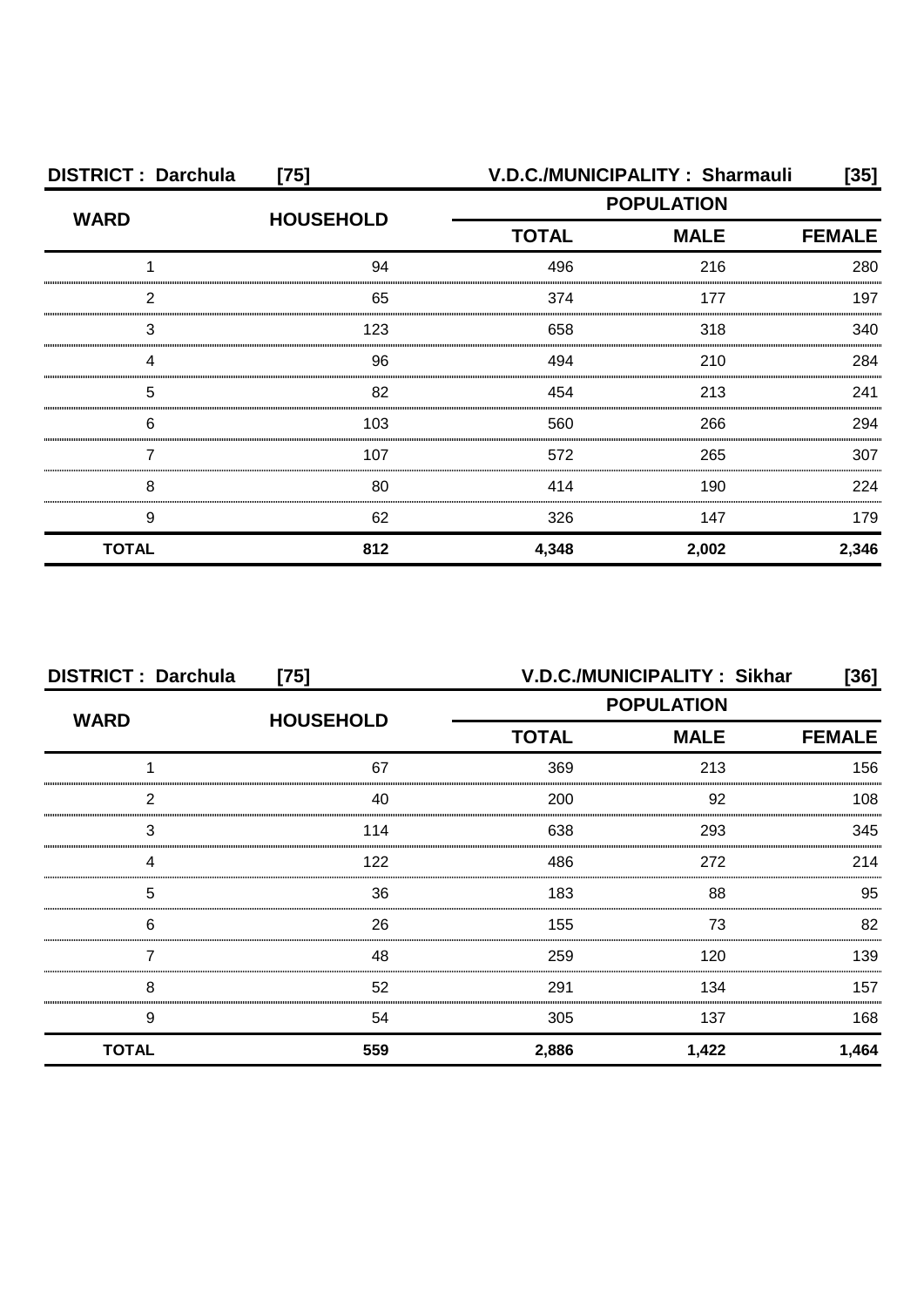| <b>DISTRICT: Darchula</b><br>$[75]$ |                  |                   | V.D.C./MUNICIPALITY: Sipti | [37]          |
|-------------------------------------|------------------|-------------------|----------------------------|---------------|
| <b>WARD</b>                         |                  | <b>POPULATION</b> |                            |               |
|                                     | <b>HOUSEHOLD</b> | <b>TOTAL</b>      | <b>MALE</b>                | <b>FEMALE</b> |
|                                     | 54               | 313               | 158                        | 155           |
| 2                                   | 85               | 520               | 237                        | 283           |
| 3                                   | 121              | 654               | 321                        | 333           |
|                                     | 89               | 542               | 271                        | 271           |
| 5                                   | 87               | 491               | 224                        | 267           |
| 6                                   | 67               | 401               | 185                        | 216           |
|                                     | 124              | 674               | 316                        | 358           |
| 8                                   | 66               | 396               | 187                        | 209           |
| 9                                   | 56               | 348               | 165                        | 183           |
| <b>TOTAL</b>                        | 749              | 4,339             | 2,064                      | 2,275         |

| <b>DISTRICT: Darchula</b><br>$[75]$ |                  | <b>V.D.C./MUNICIPALITY: Sitaula</b><br>[38] |             |               |
|-------------------------------------|------------------|---------------------------------------------|-------------|---------------|
| <b>WARD</b>                         | <b>HOUSEHOLD</b> | <b>POPULATION</b>                           |             |               |
|                                     |                  | <b>TOTAL</b>                                | <b>MALE</b> | <b>FEMALE</b> |
|                                     | 62               | 363                                         | 186         | 177           |
| っ                                   | 60               | 372                                         | 173         | 199           |
| 3                                   | 58               | 324                                         | 162         | 162           |
|                                     | 105              | 634                                         | 305         | 329           |
| 5                                   | 16               | 79                                          | 47          | 32            |
| 6                                   | 34               | 185                                         | 85          | 100           |
|                                     | 110              | 676                                         | 329         | 347           |
| 8                                   | 38               | 290                                         | 141         | 149           |
| 9                                   | 74               | 433                                         | 213         | 220           |
| <b>TOTAL</b>                        | 557              | 3,356                                       | 1,641       | 1,715         |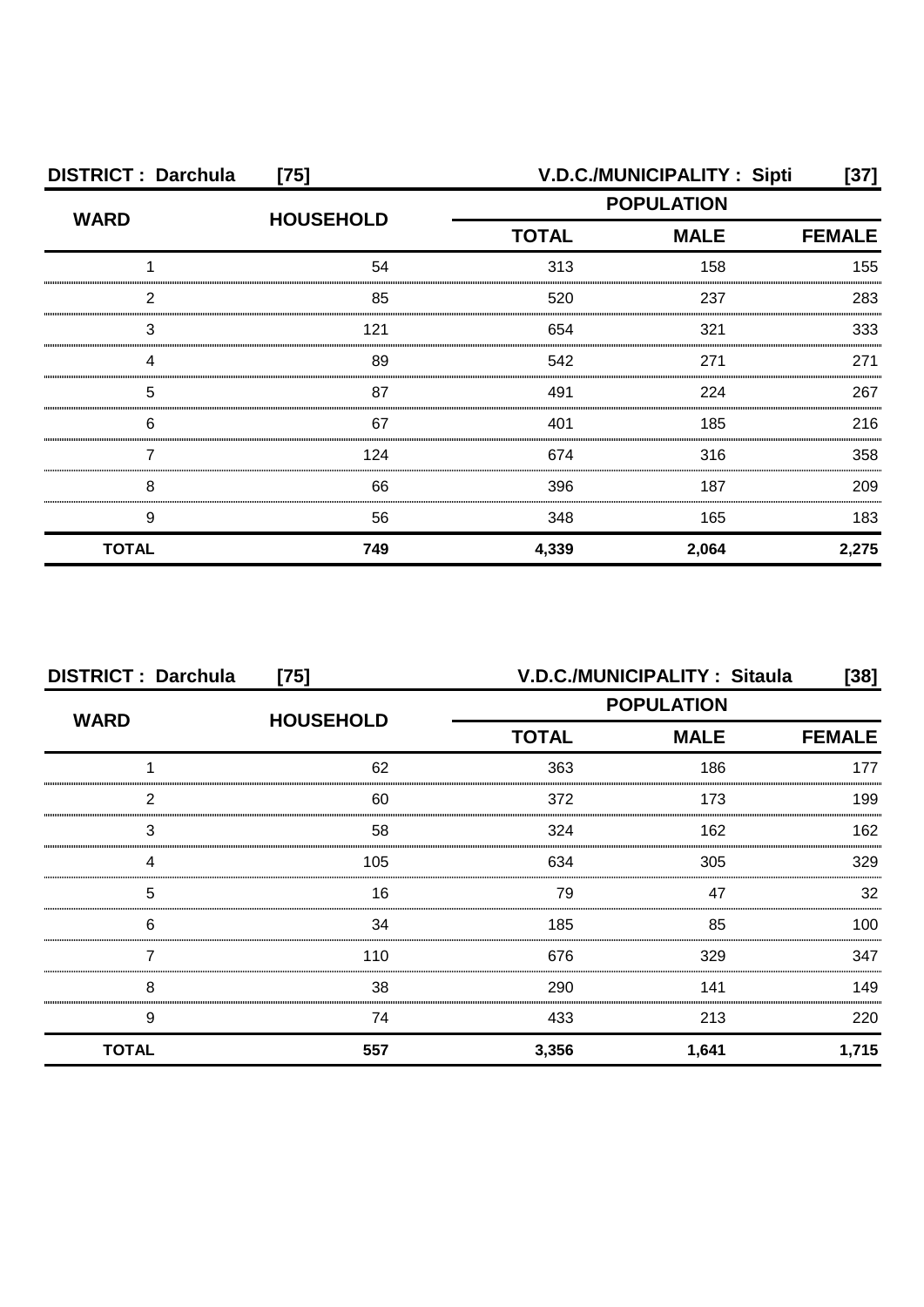| <b>DISTRICT: Darchula</b><br>$[75]$ |                  | V.D.C./MUNICIPALITY: Sunsera<br>[39] |             |               |
|-------------------------------------|------------------|--------------------------------------|-------------|---------------|
| <b>WARD</b>                         | <b>HOUSEHOLD</b> | <b>POPULATION</b>                    |             |               |
|                                     |                  | <b>TOTAL</b>                         | <b>MALE</b> | <b>FEMALE</b> |
|                                     | 51               | 320                                  | 161         | 159           |
| 2                                   | 62               | 382                                  | 172         | 210           |
| З                                   | 46               | 304                                  | 159         | 145           |
|                                     | 61               | 361                                  | 183         | 178           |
| 5                                   | 54               | 278                                  | 127         | 151           |
| 6                                   | 126              | 745                                  | 357         | 388           |
|                                     | 65               | 395                                  | 186         | 209           |
| 8                                   | 54               | 309                                  | 157         | 152           |
| 9                                   | 54               | 343                                  | 156         | 187           |
| <b>TOTAL</b>                        | 573              | 3,437                                | 1,658       | 1,779         |

| <b>DISTRICT: Darchula</b><br>$[75]$ |                  | V.D.C./MUNICIPALITY: Tapoban<br>[40] |             |               |
|-------------------------------------|------------------|--------------------------------------|-------------|---------------|
| <b>WARD</b>                         | <b>HOUSEHOLD</b> | <b>POPULATION</b>                    |             |               |
|                                     |                  | <b>TOTAL</b>                         | <b>MALE</b> | <b>FEMALE</b> |
|                                     | 68               | 368                                  | 184         | 184           |
| 2                                   | 76               | 376                                  | 182         | 194           |
| 3                                   | 25               | 112                                  | 50          | 62            |
|                                     | 24               | 134                                  | 67          | 67            |
| 5                                   | 72               | 415                                  | 205         | 210           |
| 6                                   | 27               | 177                                  | 78          | 99            |
|                                     | 20               | 115                                  | 51          | 64            |
| 8                                   | 45               | 291                                  | 151         | 140           |
| 9                                   | 48               | 305                                  | 144         | 161           |
| <b>TOTAL</b>                        | 405              | 2,293                                | 1,112       | 1,181         |